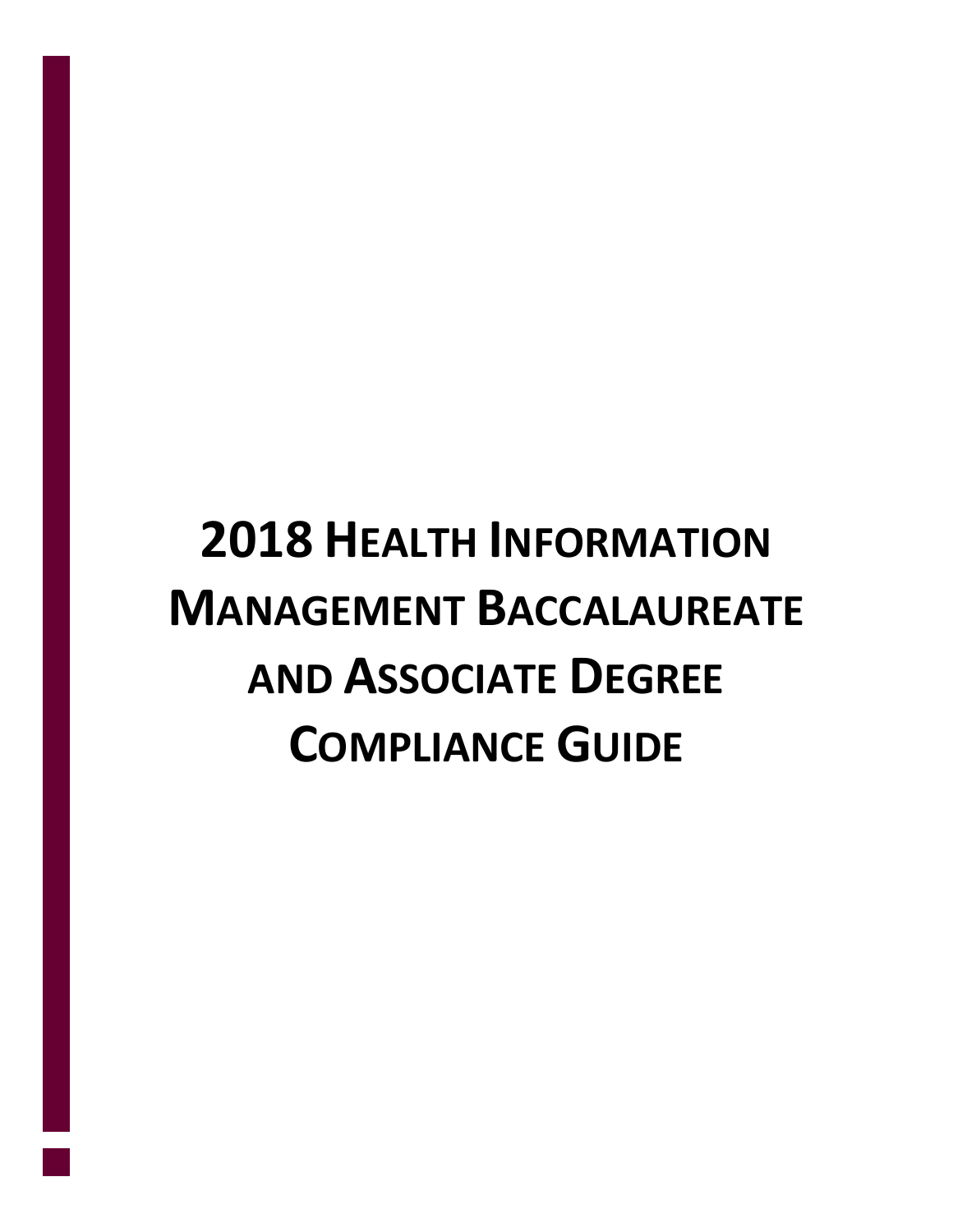# **TABLE OF CONTENTS**

| <b>INTRODUCTION</b>                                                | $\mathbf{2}$            |
|--------------------------------------------------------------------|-------------------------|
| <b>PROGRAM RESOURCES</b>                                           | $\mathbf{2}$            |
| <b>I. SPONSORSHIP</b>                                              | $\overline{\mathbf{3}}$ |
| 1 SPONSORING EDUCATIONAL INSTITUTION                               | $\overline{\mathbf{3}}$ |
| II. SYSTEMATIC PLANNING                                            | $4 - 7$                 |
| 2 PROGRAM MISSION                                                  | 4                       |
| 3 PROGRAM EFFECTIVENESS MEASURES                                   | $4 - 5$                 |
| 4 COMMUNITIES OF PRACTICE OUTREACH GOAL                            | 6                       |
| 5 PROGRAM PLANNING AND ASSESSMENT                                  | $6-7$                   |
| 6 IMPLEMENTATION OF PROGRAM PLANNING AND ANNUAL ASSESSMENT RESULTS | $\overline{ }$          |
| III. PROGRAM AUTONOMY AND GOVERNANCE                               | $8 - 13$                |
| 7 PROGRAM GOVERNANCE                                               | 8                       |
| 8 PROGRAM DIRECTOR QUALIFICATIONS                                  | $8-9$                   |
| 9 PROGRAM DIRECTOR RESPONSIBILITIES                                | 10                      |
| 10 FACULTY                                                         | 11                      |
| 11 FACULTY QUALIFICATIONS                                          | 12                      |
| 12 FACULTY PERFORMANCE                                             | $12 - 13$               |
| <b>IV. RESOURCES</b>                                               | $14 - 17$               |
| 13 ADVISORY COMMITTEE                                              | $14 - 15$               |
| 14 PROFESSIONAL DEVELOPMENT                                        | $15 - 16$               |
| <b>15 LEARNING RESOURCES</b>                                       | 16                      |
| <b>16 FINANCIAL SUPPORT</b>                                        | $16-17$                 |
| 17 STUDENT PROGRAM PROGRESSION                                     | 17                      |
| V. CURRICULUM                                                      | 18-24                   |
| 18 CURRICULUM                                                      | 18-19                   |
| 19 SYLLABI                                                         | 19-20                   |
| 20 COURSE SEQUENCE                                                 | 21                      |
| 21 ONLINE CONTENT ACCESS                                           | $21 - 22$               |
| 22 CURRICULUM - EVALUATION OF STUDENTS                             | $22 - 23$               |
| 23 PROFESSIONAL PRACTICE EXPERIENCES                               | $23 - 24$               |
| <b>VI. FAIR PRACTICES</b>                                          | 25                      |
| 24 PUBLICATIONS AND DISCLOSURES                                    | 25                      |
| 25 LAWFUL AND NON-DISCRIMINATORY PRACTICES                         | 25                      |
| VII. ADMINISTRATIVE REQUIREMENTS FOR MAINTAINING ACCREDITATION     | 26                      |
| 26 ADMINISTRATIVE REQUIREMENTS                                     | 26                      |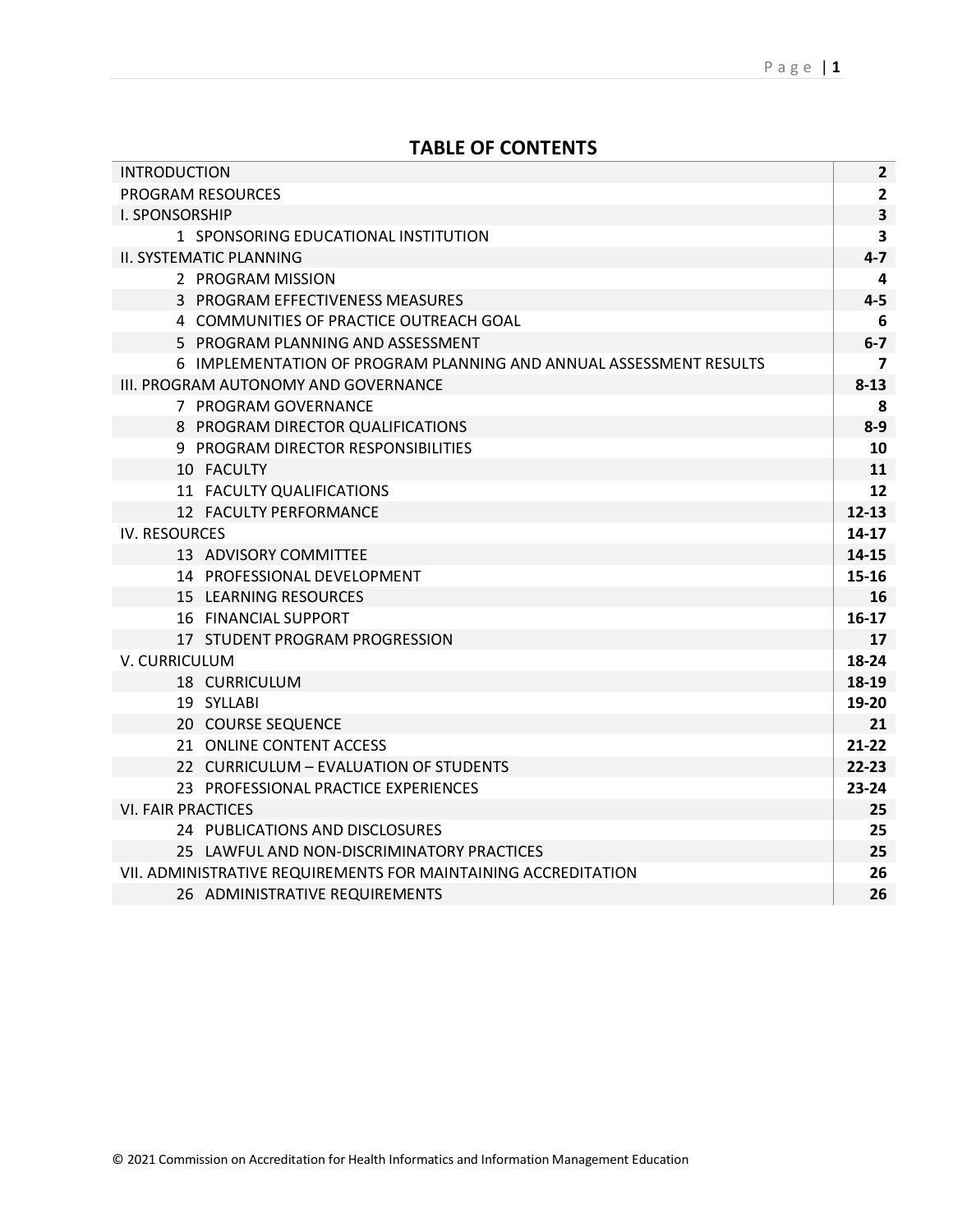# **Introduction**

This document provides guidance to associate and baccalaureate degree programs in Health Information Management to provide compliance to each accreditation standard when they are in a comprehensive review.

# **Resources for Programs**

CAHIIM provides additional resources for programs going through a comprehensive review on the CAHIIM website.

You can find the following resources on the CAHIIM website:

- CAHIIM Process Forms
- CAHIIM Accreditation Training Series (CATS) Registration and Courses
- CAHIIM Forum
- Accreditation Process Fees
- Accreditation Process Timeline
- HIM Accreditation Standards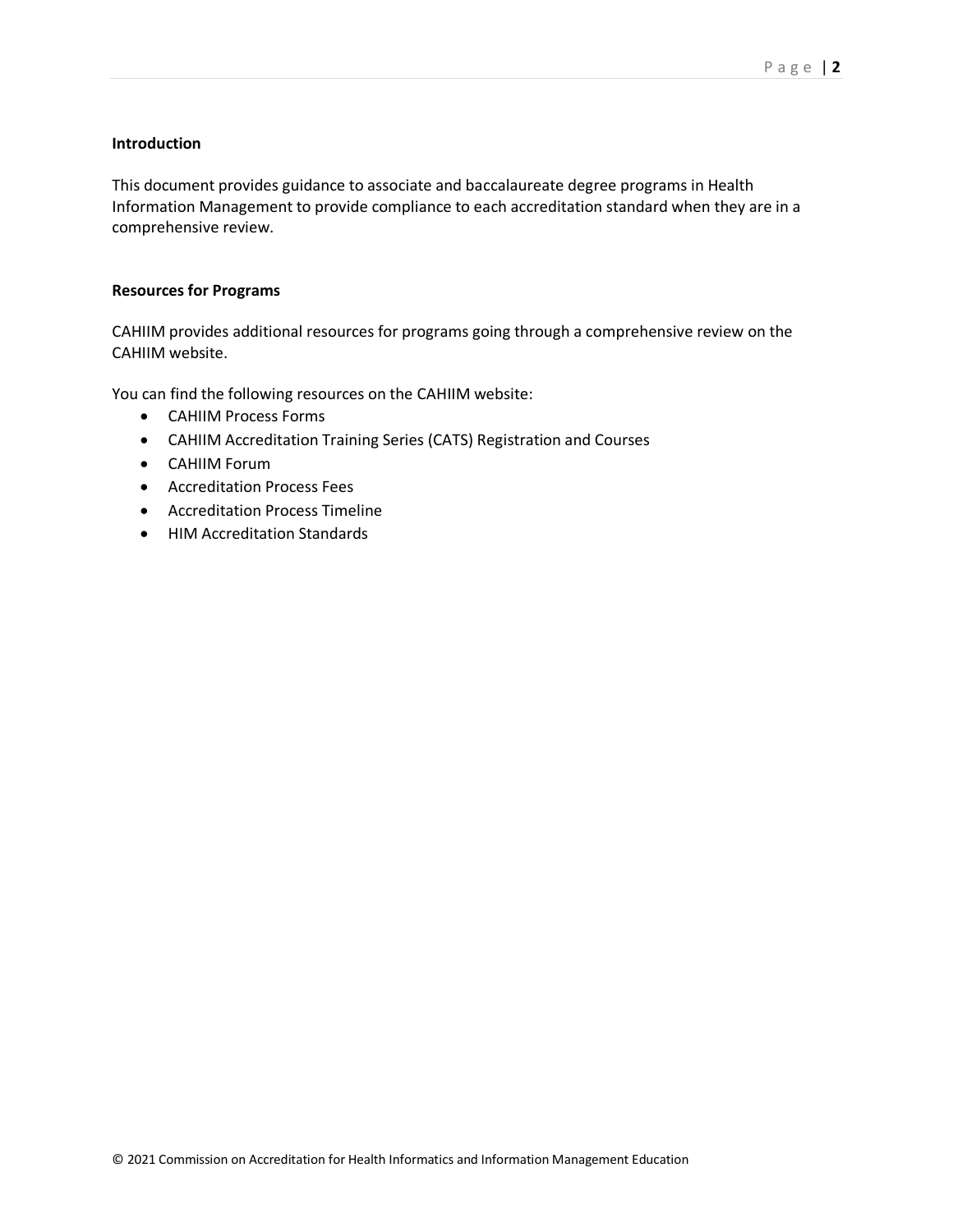# **I. Sponsorship**

# **Standard 1: Sponsoring Educational Institution**

The sponsoring educational institution must be a postsecondary academic institution accredited by an institutional accrediting organization recognized by the U.S. Department of Education (USDE). The Institution must be authorized to award degrees. The sponsoring institution must participate in the federal student financial assistance program administered under Title IV of the Higher Education Act. Upon request, the applying campus program must provide the Office of Postsecondary Education Identifier (OPE ID) number assigned by the U.S. Department of Education as proof of participation for financial aid. State Board of Education approvals must also be completed.

# *Compliance Guide*

# *Supporting Documents Needed for Compliance with this Standard:*

• *Upload the most recent institutional accreditation award letter.*

*Please be aware that CAHIIM does not support system accreditation. CAHIIM is a programmatic accreditor. Each HIM program (campus based or online) is recognized as a unique campus, and each program must seek accreditation independently.*

*One example of a system is one that is run by the state. In a state system all colleges within a state contribute partial courses to a single online presence. The online presence does not have a dedicated HIM program director or staff. In this instance, North Forty contributes three classes to the state online system, Southwest contributes two classes to the state online system, and Central contributes four classes to the state online system.*

*Another example of a system is of a multi-campus system where multiple campus of a single university contribute partial courses to a single online presence. The online presence does not have a dedicated HIM program director or staff.*

*In these system cases, each HIM program located at a campus must seek CAHIIM accreditation independently of the system's online presence. Each program will be judged by its own merits and whether all standards are met. Only HIM graduates from CAHIIM accredited programs are qualified to sit for the AHIMA credential exam.*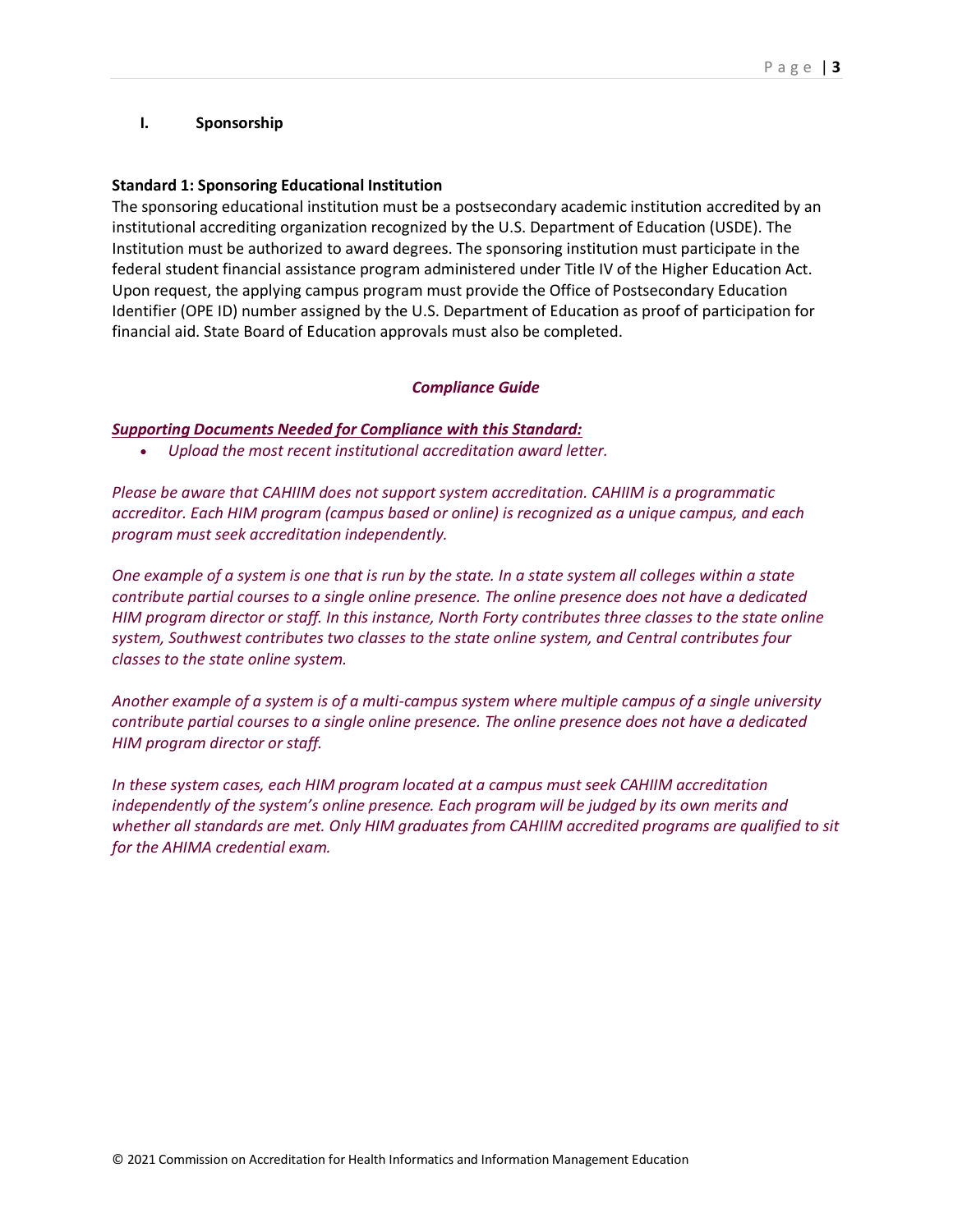# **II. Systematic Planning**

# **Standard 2: Program Mission**

The program's mission and goals must be outcomes-focused, form the basis for program planning and implementation, and be compatible with the mission of the sponsoring educational institution and ethics of the health information management profession.

# *Compliance Guide*

# *Supporting Documents Needed for Compliance with this standard:*

- *Upload/Identify location of Program Mission*
- *Upload/Identify location of Institutional Mission*

*Each program will define its own mission and goals which derive from the purposes of its sponsoring educational institution, communities of interest, workforce needs, faculty expertise, and the values of the field of health information management. (See: AHIMA Code of Ethics)*

*The HIM program mission and vision should be complimentary to the institution's mission and vision; but at the same time, be unique to address the goals of graduating students ready to compete in the HIM professional workforce.*

# **Standard 3: Program Effectiveness Measures**

The program must have an assessment plan for systematic evaluation of mission, goals and measurable outcomes. The program must be involved in an ongoing effort to determine its effectiveness, which constitutes a cycle of quality improvement.

Program goals for the following are required:

# **Curriculum Goal**

The program must assess the appropriateness and effectiveness of the curriculum, with the results of the program assessment used as the basis for ongoing planning and program improvement. At least one measurable target outcome must be related to curriculum content, improvements and/or effectiveness in approach to curriculum content.

# **Students and Graduates Goal**

The program must provide measurable evidence of:

- 1. students' educational needs are being met, and;
- 2. graduates demonstrating the AHIMA entry-level curriculum competencies.

#### **Faculty Development Goal**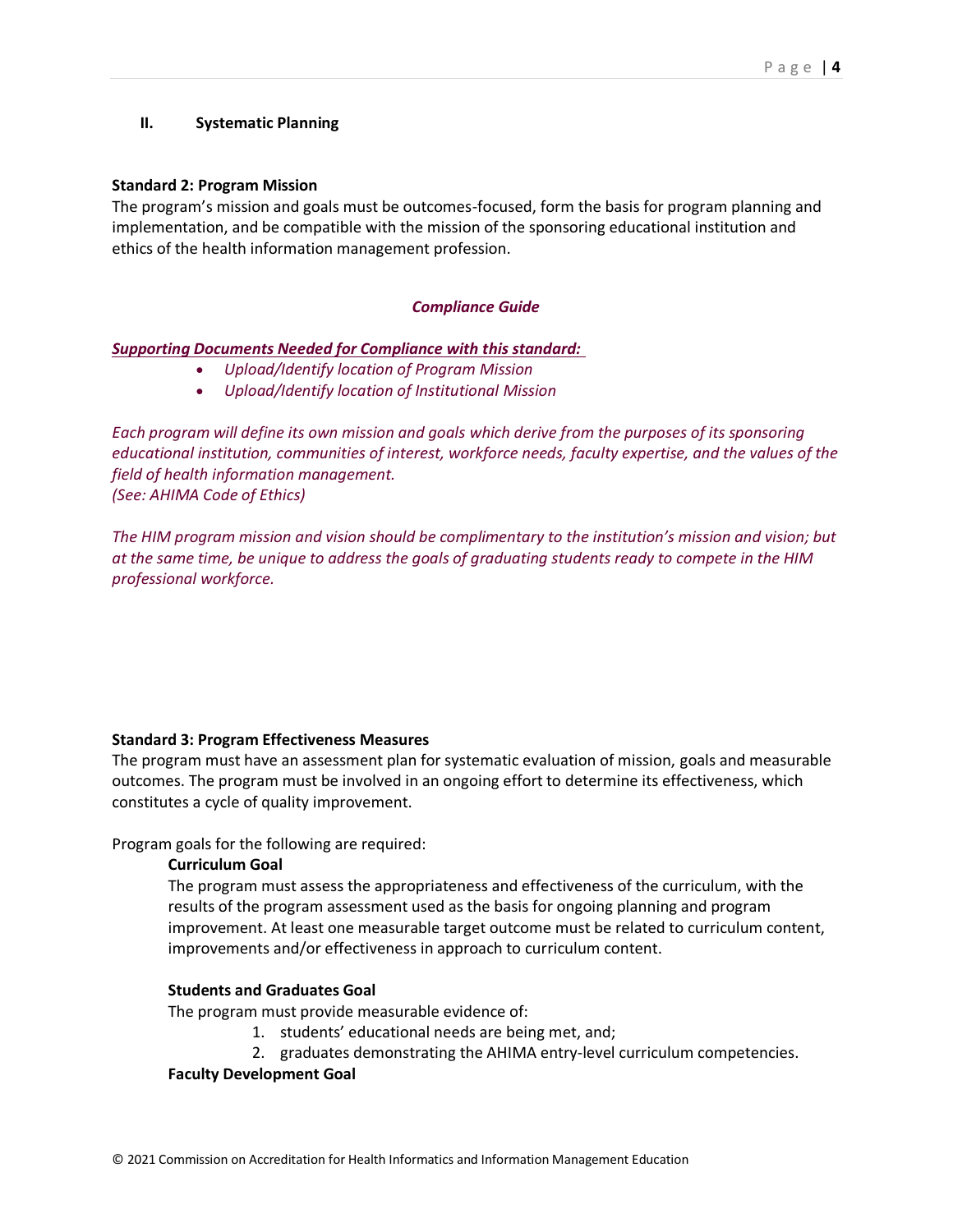The program must provide measurable evidence that all faculty responsible for delivering the academic components of the program maintain knowledge and expertise, including currency in health information management and/or other relevant professional content, practice, and teaching techniques.

# *Compliance Guide*

*The CATS course, HIM.204 Building Successful Program Goals, should be viewed.*

# *Supporting Documents Needed to Demonstrate Compliance with Standard:*

• *CAHIIM Program Evaluation Plan (PEP) Document*

#### *Curriculum Goal Guidance:*

*Annual assessment of the curriculum is required to determine where and when improvements are needed. Assessment is conducted using feedback from students, faculty, graduates, advisory committee, employers, and other relevant sources*.

#### *Student and Graduate Goal Guidance:*

*The program must examine and assess, through goals and target outcomes, whether student learning outcomes progress toward achieving entry-level competencies, and those graduates have met entry-level competencies.*

#### *Faculty Development Goal:*

*Faculty must demonstrate that they are receiving continuing education to improve knowledge, expertise and relevant professional content.* 

#### *Frequently asked questions*

# *How many goals do I need per category: curriculum, students and graduates, and faculty development?*

*A minimum of one measurable targeted outcome per goal category is acceptable. For new programs, one well designed goal per category is preferable to having several goals in each category.*

#### *Do we need new goals each year?*

*No, goals can be carried over from one year into the next; especially if interventions have so far not provided expected results. Retain goal and target outcomes but replace action steps for a better result.*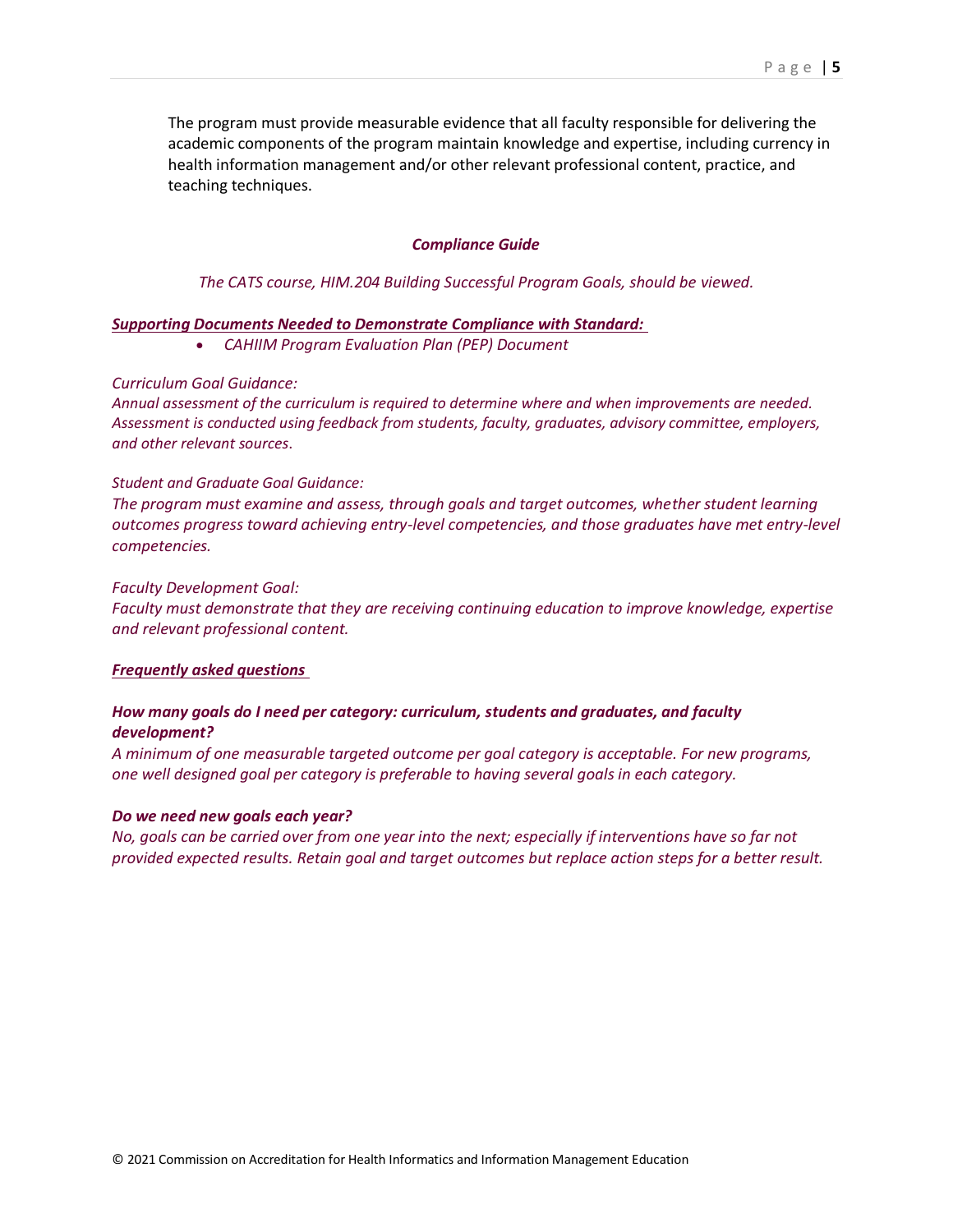# **Standard 4: Communities of Practice Outreach Goal**

The program must indicate how it responds to the needs of its communities of practice, demonstrating how it translates those needs into an educated, competent workforce, and how the program inspires and supports its communities of practice.

# *Compliance Guide*

# *Supporting Documents Needed to Demonstrate Compliance with Standard:*

• *CAHIIM Program Evaluation Plan (PEP) Document*

*Experience shows that programs active in community relations find it much easier to place students into HIM environments for PPE, while programs that have made little or no attempt to integrate the program into the greater HIM community find it difficult to place students for PPE. Program participation in community of practice is a condition of accreditation.*

# *Frequently asked questions*

# *We are a totally online program and our students come from four states. We don't have a community of practice.*

*Every program has a community of practice, the HIM professionals called upon to place students for PPE, recruit for advisory members, and who hire program graduates.*

# *Examples of community of practice outreach include, but are not limited to, the following target outcomes:*

- *Provide CEU opportunities through the program and/or institution.*
- *Provide student volunteers to local or state association meetings.*
- *Provide faculty guest speakers on topics of interest in HIM at local and state association meetings.*
- *Provide in-services for the local workforce (such as special training for PPE Site Supervisors)*
- *Provide exposure to the profession of HIM to the community i.e. local high school career events, local job fairs, different profession exposure events, institutional career/job fairs, etc.*
- *Provide meeting space for local and state association educational meetings*
- *Donation to the AHIMA Foundation Silent Auction, CSAs or local organizations*

# **Standard 5: Program Planning and Assessment**

There must be a program assessment plan in place that includes systematic evaluation of its mission, goals and outcomes. The assessment plan must include a process for continuous improvement that is in compliance with the sponsoring educational institution's overall evaluation plan.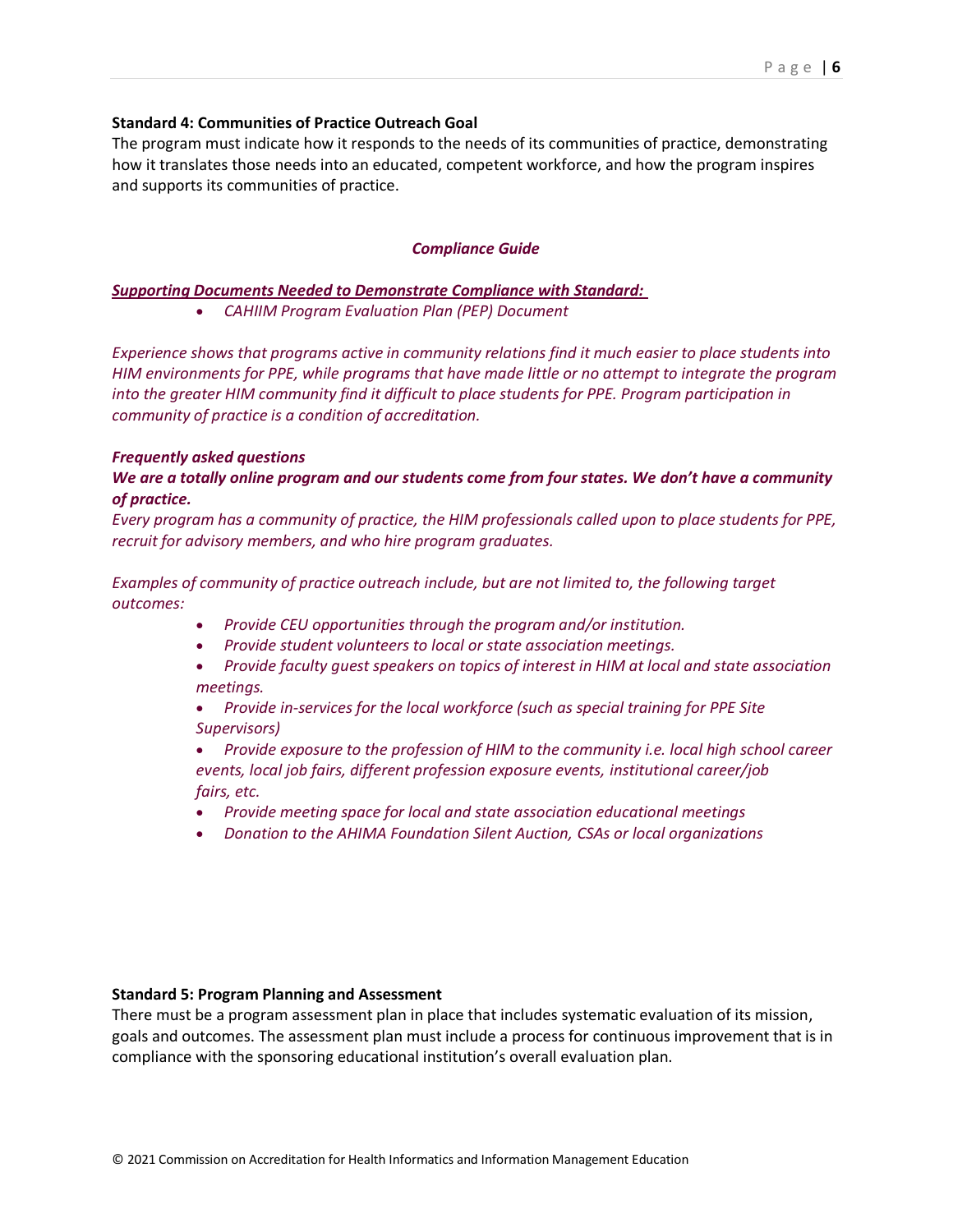# *Compliance Guide*

*This standard is looking for the continuous process of the evaluation of the program mission, program goals, curriculum competencies, and program's overall quality.*

*Annual HIM program planning may include, but not be limited to one or more of the following:* 

- *Describing how the program responds to Institutional Effectiveness requirements*
- *Mapping and implementing the AHIMA/CEE sponsored curriculum change in a timely manner.*
- *Outlining how the program will implement these changes.*
- *Reviewing and reflecting on program goals in conjunction with the advisory committee*

**Standard 6: Implementation of Program Planning and Annual Assessment Results**

Results of the program's annual assessment must be monitored and reflected in an action plan.

# *Compliance Guide*

*The action plan may include, but not be limited to one or more of the following:*

- *suggested program improvements*
- *curriculum revisions*
- *Improvement of student services*
- *activities for faculty development*
- *Technology improvements*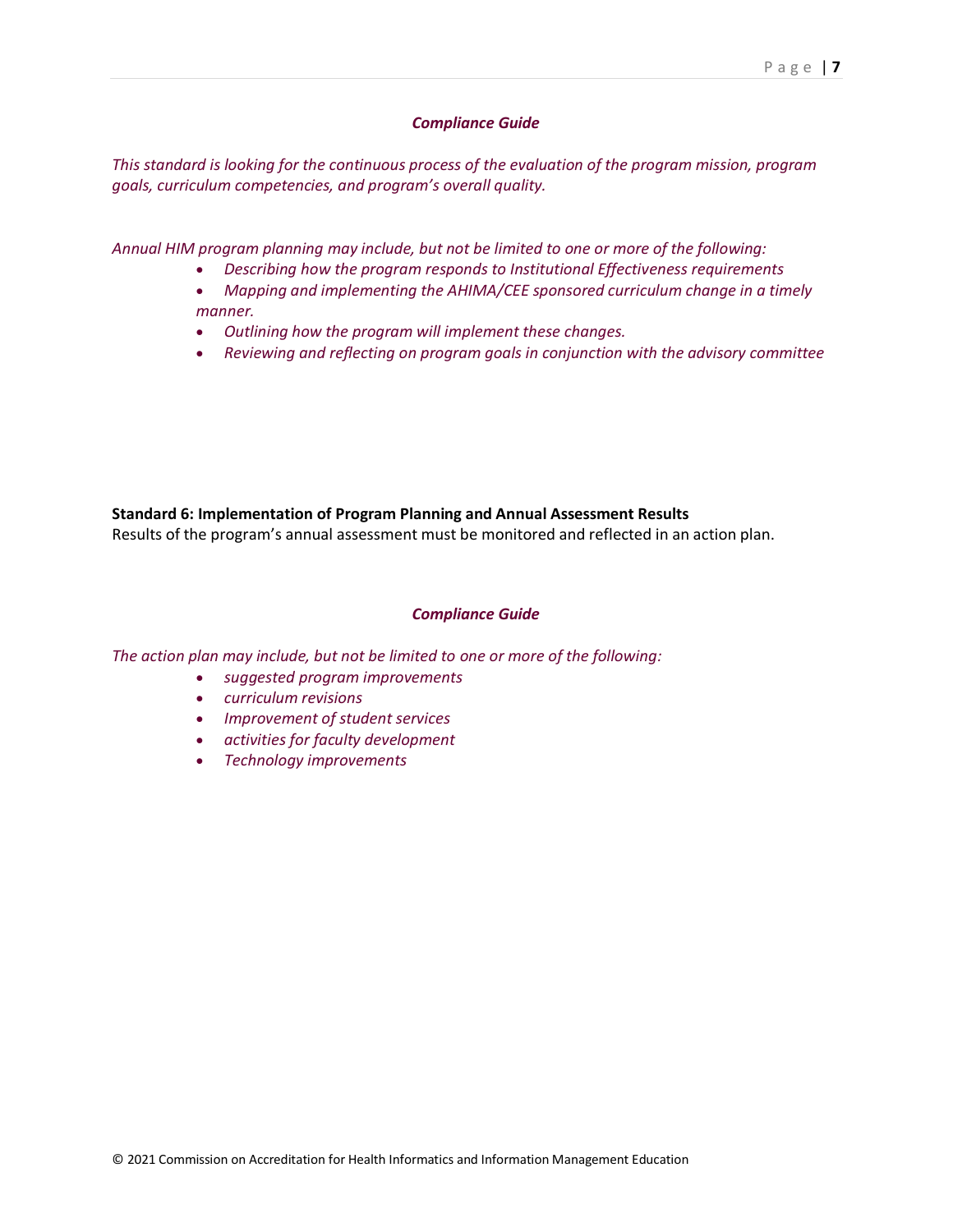# **III. Program Autonomy and Governance**

#### **Standard 7: Program Governance**

The sponsoring educational institution must identify the lines of authority and administrative governance of the program within the framework of the sponsoring institution.

#### *Compliance Guide*

*If you participate in a system school, please refer to the interpretation in Standard 1: Sponsoring Educational Institution.*

*Supporting Documents Needed to Demonstrate Compliance with Standard:*

- *Institutional Organization Chart*
- *Organizational Chart for the program*

*A detailed organization chart starting with the institutional president and ending with program director, faculty, adjunct faculty and support staff for the HIM department, showing lines of authority along with staff names and position titles.*

# **Standard 8: Program Director Qualifications (Baccalaureate)**

The program must clearly define the roles and responsibilities of the program director necessary to fully support and sustain the program. The program director must be certified as a Registered Health Information Administrator (RHIA); there is no exception to this required credential. The program director must possess a master's degree. The qualifications and responsibilities of individuals responsible for leadership of the program must be documented.

The program director must be a full-time position of the sponsoring institution and have full employee status, rights, responsibilities, and privileges as defined by institutional policy, and be consistent with other similar positions at the institution.

#### **Standard 8: Program Director Qualifications (Associate)**

The program must clearly define the roles and responsibilities of the program director necessary to fully support and sustain the program. The program director must be certified as a Registered Health Information Technician (RHIT) or Registered Health Information Administrator (RHIA); there is no exception to this required credential. The program director must possess a baccalaureate degree. The qualifications and responsibilities of individuals responsible for leadership of the program must be documented.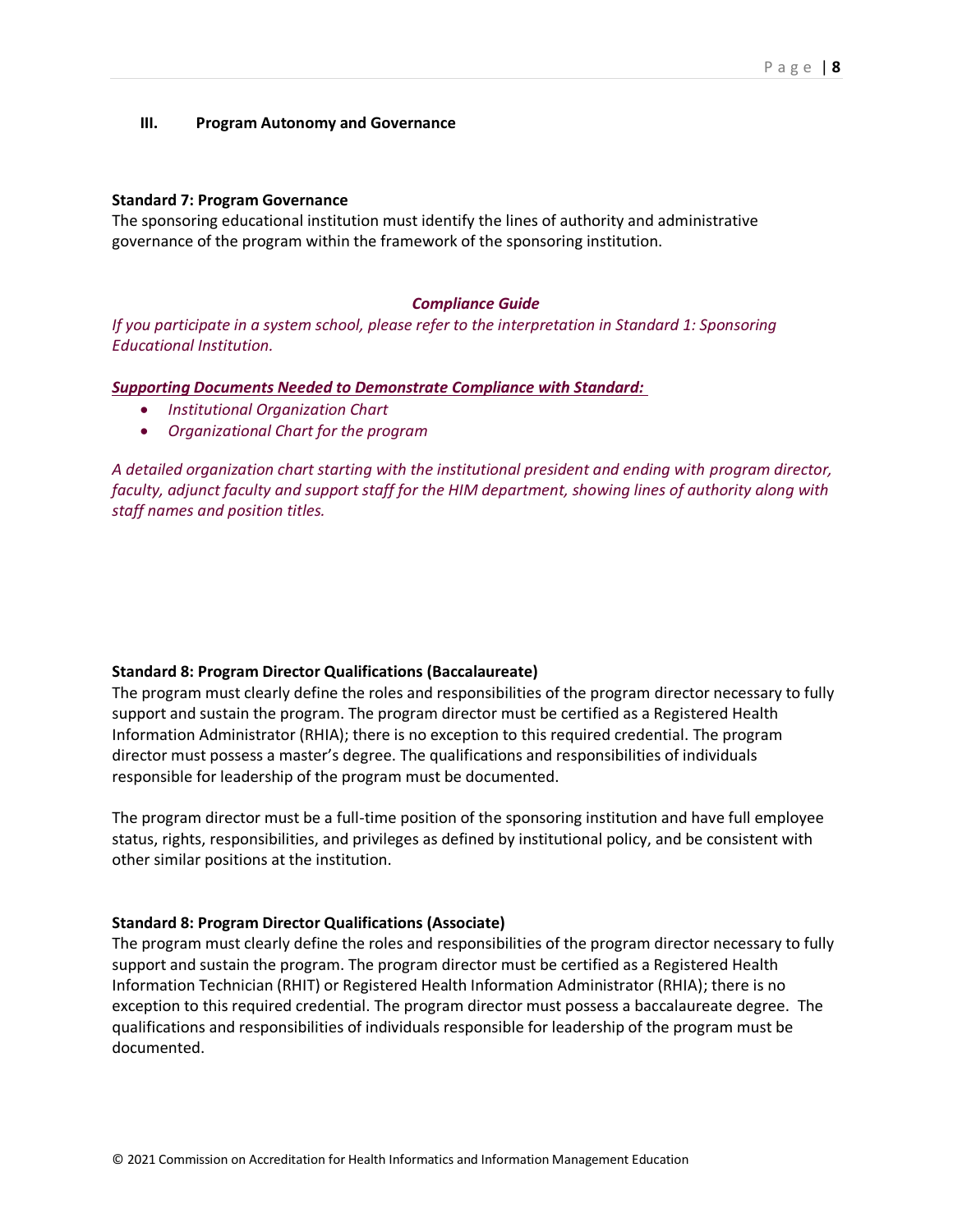The program director must be a full-time position of the sponsoring institution and have full employee status, rights, responsibilities, and privileges as defined by institutional policy, and be consistent with other similar positions at the institution.

# *Compliance Guide*

#### *Supporting Documents Needed to Demonstrate Compliance with Standard:*

- Upload current CV for program director that reflects documents the credential held, and educational level obtained.
- Upload most current RHIA/RHIT certificate provided by AHIMA.

#### *Frequently asked questions (Baccalaureate):*

*Can you define "dedicated to the program and discipline"? My fear is that faculty will be used for several roles, even though they are indicated as a HIM program director. Institutions, in an effort to save money, will name a program director on paper, then assign that person several other functions. How can someone be an effective program director if they are also functioning as a program director for another program in the institution?*

*Part of the accreditation process for Initial and Continued programs is an onsite visit involving confidential discussions to determine if the program director is overwhelmed with responsibilities beyond that of the program, and if the program director's work load is similar to comparable positions at the*  institution. If the onsite visit indicates that a program director is ineffective due to an excessive workload, *the HIM program will fail this standard and will either lose or be denied CAHIIM accreditation.*

#### *Frequently asked questions (Associate)*

*Can you define "dedicated to the program and discipline"? My fear is that faculty will be used for several roles, even though they are indicated as a HIM program director. Institutions, in an effort to save money, will name a program director on paper, then assign that person several other functions. How can someone be an effective program director if they are also functioning as a program director for another program in the institution?*

*Part of the accreditation process for Initial and Continued programs is an onsite visit involving confidential discussions to determine if the program director is overwhelmed with responsibilities beyond that of the program, and if the program director's workload is similar to comparable positions at the*  institution. If the onsite visit indicates that a program director is ineffective due to an excessive workload, *the HIM program will fail this standard and will either lose or be denied CAHIIM accreditation.*

# *I heard that CAHIIM is considering requiring a master's degree for Associate Program Directors?*

*HIMAC conducted an impact study to determine how the requirement of a master's degree for Associate Program Directors might affect current and future programs and concluded that, while the current minimum requirement of a baccalaureate degree will stand for now, Associate program directors may want to take steps to complete their graduate degree.*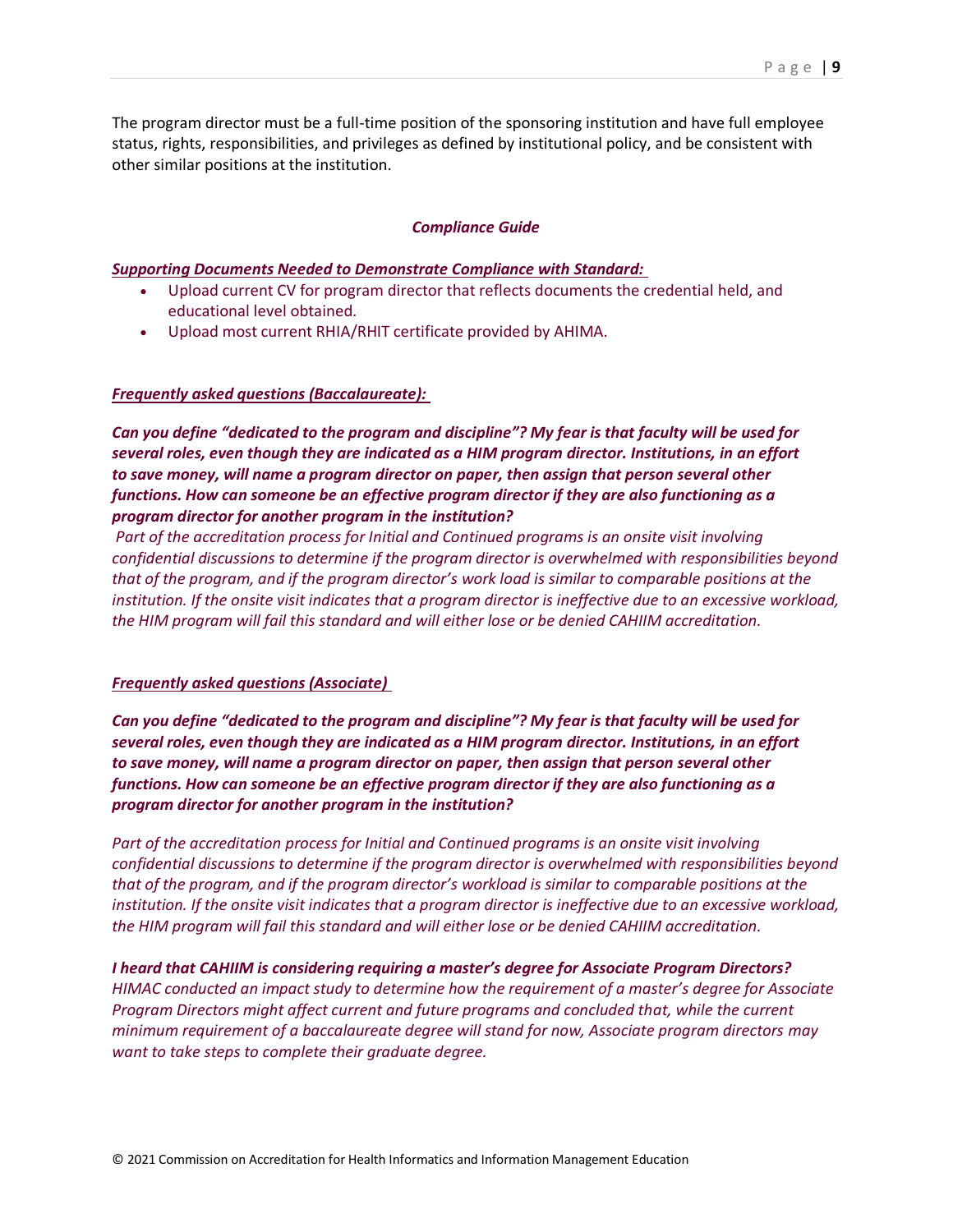# **Standard 9: Program Director Responsibilities**

The program director must be responsible for the organization, administration, continuous review, planning, development, and general effectiveness of the program. The program director may be assigned other institutional duties so long as they do not interfere with the management and administration of the program.

The institution must document that the program director has sufficient release time to ensure that the needs of the program are being met. It is mandatory for the program director/program chair to have at minimum, 20% release time per term for administrative and program oversight.

It is customary for faculty professional practice/internship coordinators working under the supervision of the program director or chair to have at minimum, 15% of release time.

# *Compliance Guide*

# *Supporting Documents Needed to Demonstrate Compliance with Standard:*

- *Institutional policy regarding full-time faculty teaching load*
- *Most recent year of program director teaching load*
- *Program Director job description*
- *If applicable – union contract*

*For the professional practice/internship coordinators, they should demonstrate either the 15% release during the term that they are placing students or have an equivalent course assignment.*

*While most institutions define "workload" as the number of credit hours instead of work hours, there are such wide variances in how a credit hour is calculated (lecture or lab, semester or quarter, etc.) that CAHIIM defaults to the total percentage of release-time rather than to attempt covering all credit hour variations, thus allowing each program to calculate what 20% of their credit-hour workload is.*

# *Two examples:*

- *For a quarter-based program where 18 credit hours is considered a full workload, a minimum 20% release time equals 4 credit hours.*
- *For a semester-based program where 12 credit hours is considered a full workload, a minimum 20% release time equals 3 credit hours.*

*Institutions seeking initial accreditation, or that are scheduled for a site visit, may need additional release time in order to complete all of CAHIIM's documentation requirements.*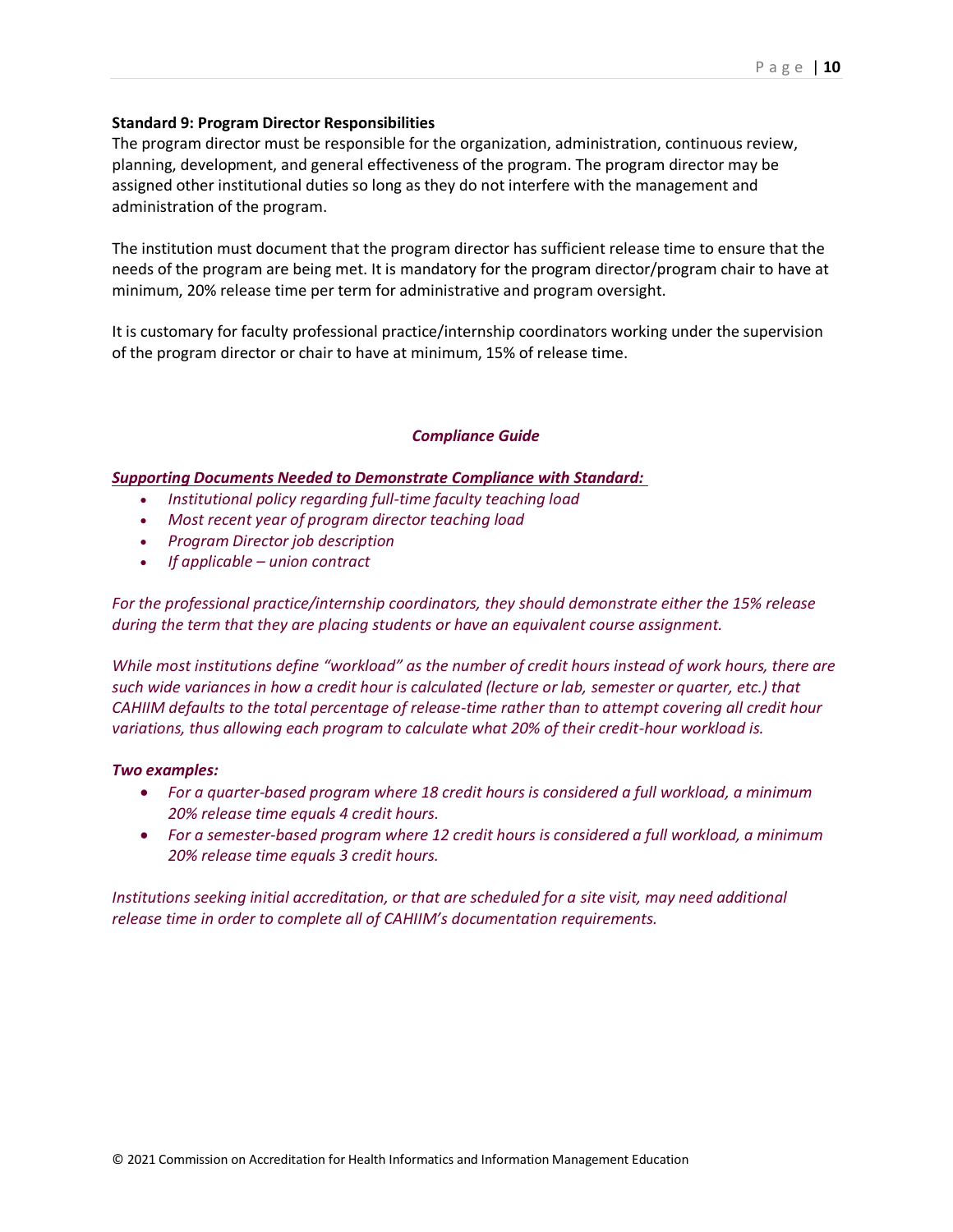#### **Standard 10: Faculty**

The program must have at least two full-time faculty members fully allocated to the HIM program.

#### *Compliance Guide*

*Fully allocated = Greater than 75% consists of classes found in the HIT/HIM degree plan.*

*The program director can be counted as one of the full-time faculty members.*

*A dedicated second faculty member not only ensures program continuity in the event of the loss of the program director but protects currently enrolled students from sudden and unexpected changes in leadership.*

*The institution decides when to add full-time or part-time faculty; however, the size of the faculty in relationship to the number of students enrolled in the program will be evaluated by CAHIIM, and the program will need to explain how that ratio supports and encourages effective and regular student/ faculty interactions.*

#### *Frequently asked questions*

# *Our current student/faculty ratio is about 67:1. We also must cover two other programs. Is this reasonable?*

*A student/faculty ratio depends on several factors, including the nature of the institution, the range of teaching responsibilities, and the intensity of teaching (lectures, projects, practice experiences, research). However, the most commonly seen ratio in our national program metrics is 12:1, including part time (adjunct) faculty who are also factored into the ratio.*

# *What do you mean by "full time faculty fully allocated"?*

*"Full time faculty fully allocated" are teachers who are fully engaged in the HIM program during a typical workday. The following scenarios test the Standard:*

- *Not accepted by CAHIIM: Nancy Smith, named as the second full-time HIM faculty member, is an RN who teaches only one course for the HIM program, while all of her other course duties are dedicated to the Nursing Program.*
- *Not accepted by CAHIIM: Latrelle Hogan, named as the second full-time HIM faculty member, is a RHIA and former HIM program director promoted to Dean of the College of*
- *Health-Related Professions. Latrelle occasionally teaches a course in Leadership.*

*Accepted by CAHIIM: Bob Johnson, named as the second full-time HIM faculty member, is a RHIT who teaches in the HIM program, but who also teaches a single course in the Health Administration program. Working full-time at an institution does not in itself qualify an individual to be named as the second fulltime faculty in the HIM program.*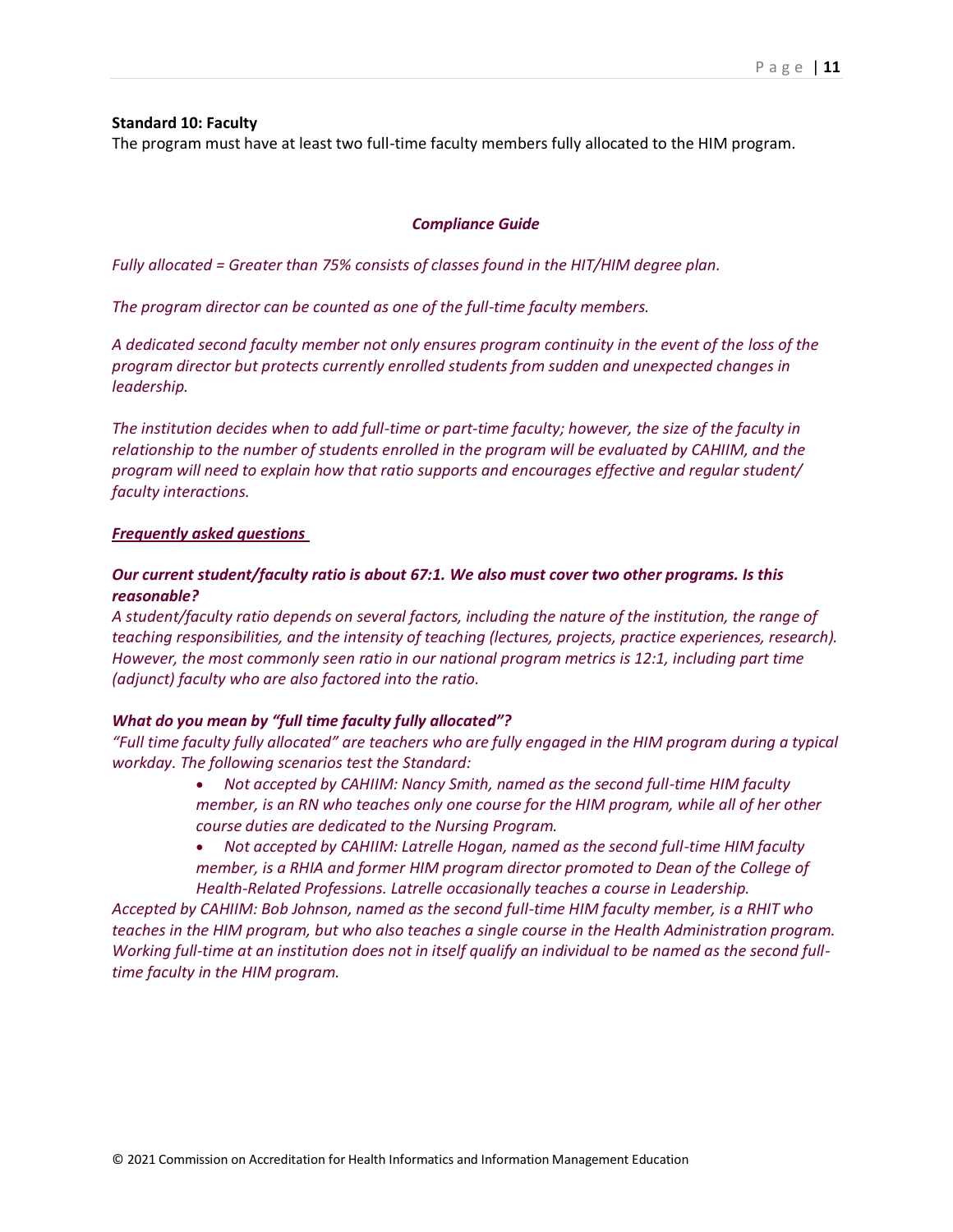#### **Standard 11: Faculty Qualifications**

The two full-time faculty members must hold an AHIMA credential, and all faculty members must have a degree and/or certification in their assigned teaching area. The qualifications of faculty members must include professional preparation and experience, competence in assigned teaching areas, effectiveness in teaching, and scholarly productivity consistent with their faculty appointment and institutional policy.

#### *Compliance Guide*

*This is a new condition in the 2018 standard of faculty qualifications. The two, required full-time HIM faculty must hold AHIMA credentials. All faculty must have either a degree in the topic area they teach, or a certification in the topic area they teach. No exceptions will be made. Evaluate if your faculty meet the qualifications for Standard. 11.*

#### *Frequently asked questions*

#### *What credentials must the two full-time faculty have?*

*AHIMA credentials include the academic credentials of RHIT and RHIA as well as the coding and specialty credentials of: CCS, CCS-P, CDIP, CHDA, or CHPS.*

# *I currently use a Hospital Business Manager who is an accountant to teach Revenue Cycle and a lawyer to teach Legal Concepts. Is this acceptable?*

*Yes. The lawyer has the professional qualifications to teach a legal course, while the accountant has professional qualifications to teach the revenue management course. Likewise, coding faculty should have a coding certificate reflective of the type of coding they are teaching. For example, CPT course instructors should hold a CCS-P certificate unless they are RHIA or RHIT credentialed (in which case this skill set is assumed).*

# *I've inherited a second full-time faculty who has no background in HIM and isn't interested in getting any.*

*With the implementation of the 2018 Standards, the program will no longer meet the conditions of accreditation. Non-compliant programs risk loss of accreditation.*

# *Why did HIMAC require the second full time faculty to have AHIMA credentials?*

*The second full-time faculty must have a background in and current knowledge of Health Information Management, as well as educational theory and methodology consistent with the teaching assignment (e.g., curriculum development; educational psychology; test construction, measurement, evaluation, and assessment) in order to assist the program director and share the teaching workload, as well as serve as a qualified acting program director should the need arise.*

#### **Standard 12: Faculty Performance**

The required faculty must provide students with adequate attention, instruction and supervised practice to acquire the knowledge and competence needed for entry-level practice. Faculty (including part-time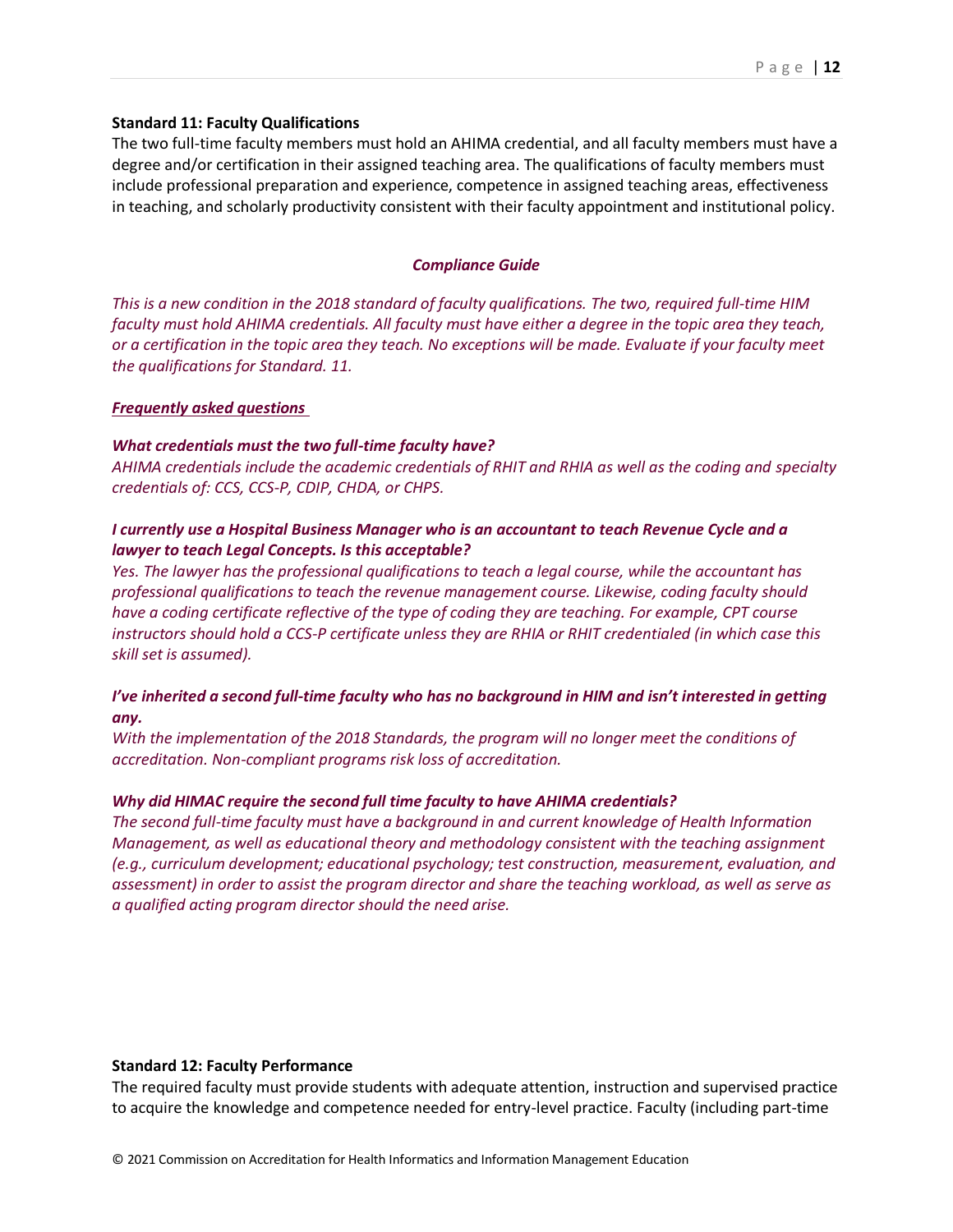and adjunct) performance must be evaluated and documented according to the institutional policy; evaluations include teaching effectiveness and scholarly productivity consistent with faculty appointments. Within applicable institutional policies, faculty, students, and others must be involved in the evaluation process.

# *Compliance Guide*

*All programs must have some documented method of measuring faculty effectiveness, although the exact nature of that measurement is up to the institution.*

#### *Supporting Documents Needed to Demonstrate Compliance with Standard:*

- *Append the institutional requirements and process for periodic faculty evaluation.*
- *Append the performance evaluation tool(s) used.*

*These can be either blank or completed tools.*

# *Frequently asked questions*

#### *What counts as evidence of compliance on this standard?*

*The documents will vary by institution, but typically, a program will provide examples of the types of assessment used to measure faculty performance such as a copy of the end of term survey and a copy of any type of program director evaluation of staff.*

*Note: Do not submit personally identifiable faculty performance documents, only samples of the forms used to track faculty performance are acceptable.*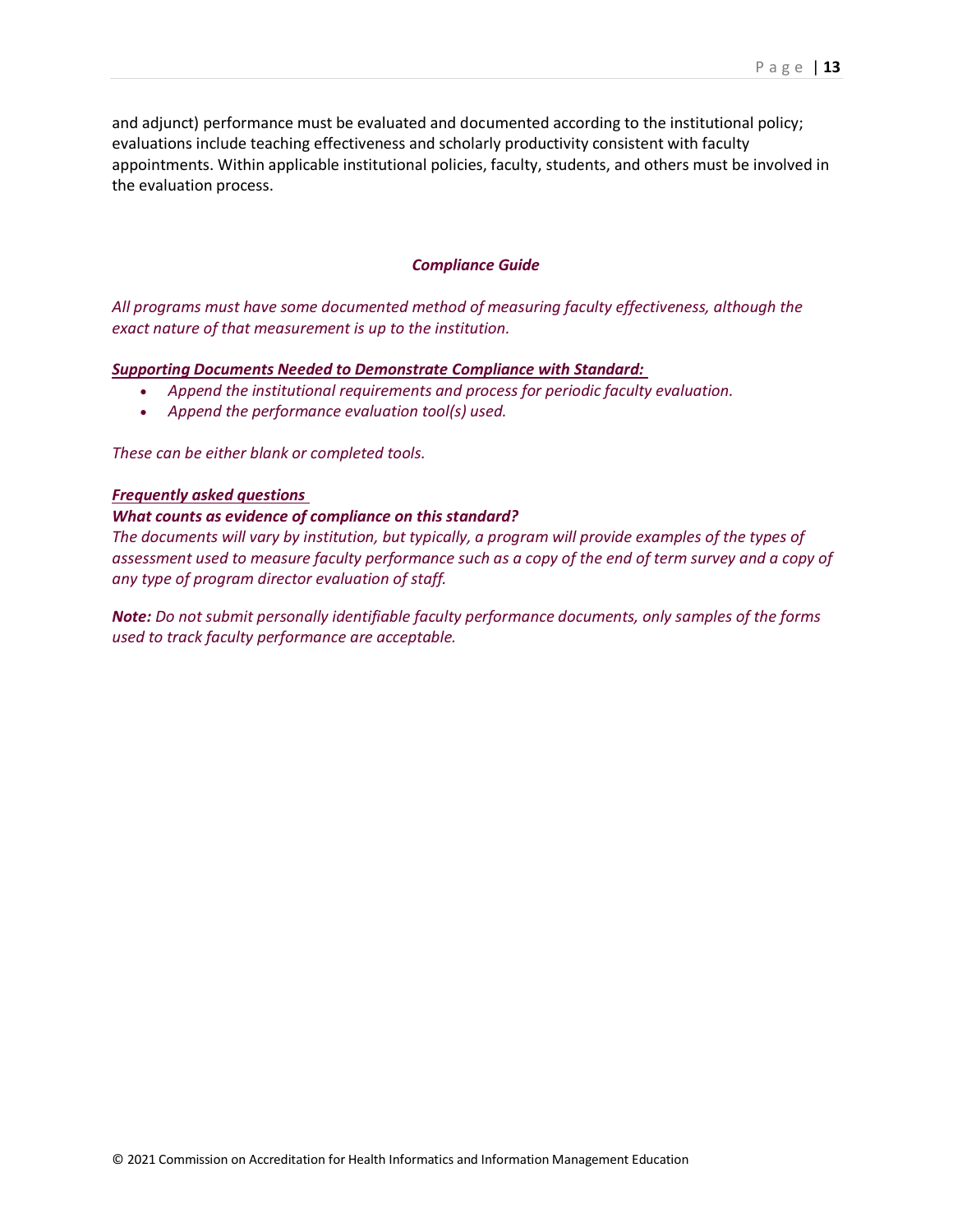#### **IV. Resources**

#### **Standard 13: Advisory Committee**

Each HIM program must have an advisory committee representative of its communities of practice. Advisory committee responsibilities include assisting program faculty and sponsoring educational institution personnel with the development and revision of program goals and curriculum, monitoring program needs and expectations, and ensuring program responsiveness to change.

The advisory committee must meet annually, at minimum. At least half of the advisory committee must be external to the institution.

#### *Compliance Guide*

*CAHIIM emphasizes the importance of a strong advisory committee comprised of individuals external to the academic institution, such as employers, graduates, healthcare executives and others representative of the communities of interest to assess the program and it aligned with current practices.*

#### *Supporting Documents Needed to Demonstrate Compliance with Standard:*

• *Upload the two most recent Advisory Committee Meeting minutes that reflect that the advisory board is supporting the program in the development and revision of program goals and curriculum, monitoring program needs and expectations, and ensuring program responsiveness to change.*

*A directory of advisory committee members with their name, job title, and credential/license.*

*The key elements of Standard 13 are to have a committee that includes external members of the healthcare community (HIM Department Directors, Physicians, Hospice Administrators, Coding Supervisors, etc.), and that the members have an active role in discussing what happens in the program.* 

*Active Role: The committee members should be providing professional insights into your course content. This is a valuable contribution to making your program responsive to the needs of the community. Some examples of projects or tasks that advisory committees do in other programs include:*

- *Review curriculum*
- *Guest speakers into courses*
- *Take students for PPE*
- *Brainstorming on HIM practitioner training*
- *Environmental scans*
- *Assist with grant proposal writing*
- *Mentoring of students*
- *Creating course assignments and sharing practice documents/policies*

#### *Frequently asked Questions*

*How big should the committee be?*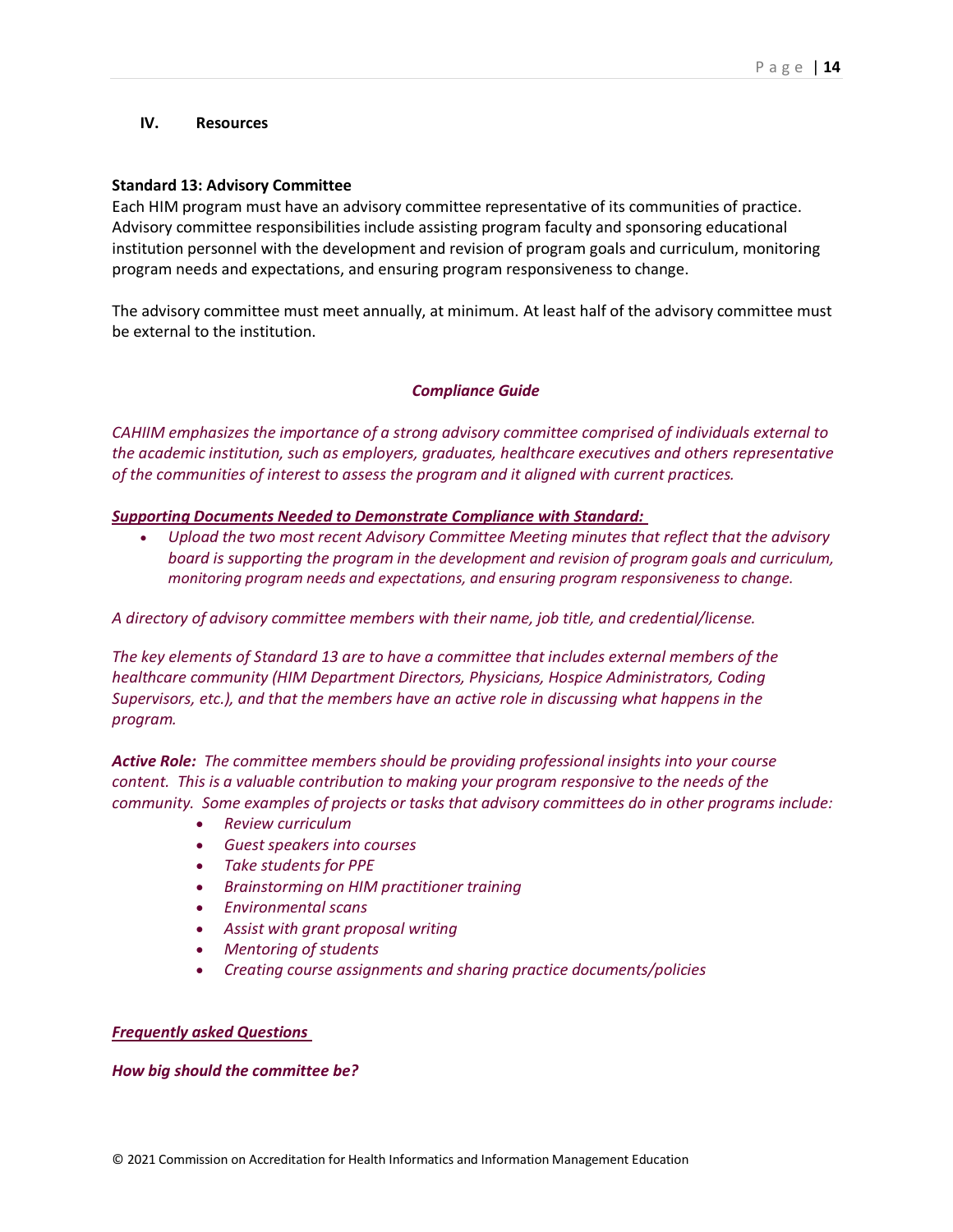*Larger is better! If you have a 12-person advisory committee and two can't attend, you still have a vibrant meeting. If you have a four-person committee and two can't attend, you have to reschedule. At least half of the committee should consist of external members, with the other half consisting of HIM teaching faculty, a student member, and if possible, a graduate of the program. So, for example, if you had a ten-person committee then five would represent the external healthcare community.*

#### *How frequently do other programs' advisory committee meet?*

*Typically, the advisory committee is meeting more than once a year. A quarterly meeting is helpful to set up a task, and then have check-in points to see how things are progressing. For example, you might have coding professionals look over the coding and revenue courses and contribute the latest methods of coding and documentation review to keep your courses pertinent. Or perhaps you want some of the members to be a guest speaker for a course. Meeting multiple times in the year gives you time to work out these types of contributions.*

# *We have some brilliant people on our campus. I want to include them in our advisory committee, I've sent invitations to the Computer Sciences and Health Administration programs to sit on our committee. Can I allow fellow teachers to be on our advisory committee?*

*Having fellow teachers from other programs is fine; and it can help having them look at your courses with a critical eye (like data mining, project management, etc.). However, these members should be classified as internal member representatives on your committee.* 

#### *We don't have funds for an on-site meeting with our advisory committee. Is this, okay?*

*All advisory meetings can be held virtually. You can set up a free conference call account by visiting conferencecall.com. These meetings can be recorded for free so that individuals that couldn't attend can still hear the meeting and participate via email.*

#### **Standard 14: Professional Development**

Both the program director and HIM faculty, including adjunct instructors, must demonstrate continuing professional development related to the curriculum content, including continuing education in program management, teaching techniques, scholarly achievements, improvements in technology and online teaching and learning methods.

#### *Compliance Guide*

*Faculty must have current knowledge of Health Information Management domains of learning as well as a background in educational theory and methodology. Some practical examples of professional development include:*

- *Assembly on Education (AOE) attendance,*
- *CSA local and state educational program attendance,*
- *AHIMA National Convention attendance,*
- *Attending AHIMA webinars (some are offered for free)*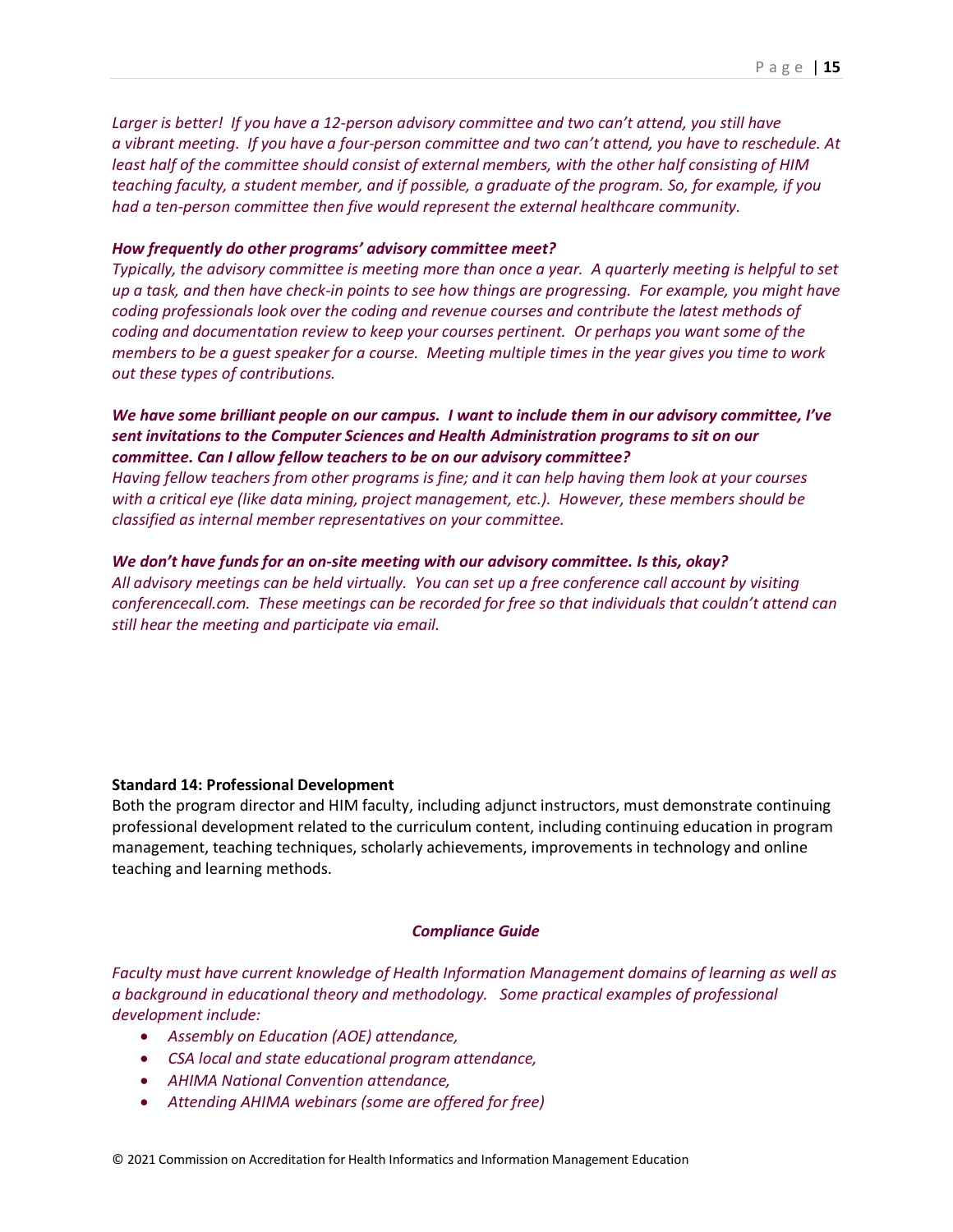- *Getting another professional credentials (i.e. PM certificate for project management)*
- *Returning to school to get a higher degree*
- *Participating in courses offered by the institution on pedagogy areas such as: curriculum building, test construction, online engagement, etc.*
- *CAHIIM Town Halls*
- *CAHIIM Workshops and/or Conferences*
- *Workshops regarding online teaching*

#### **Standard 15: Learning Resources**

The program must provide students access to appropriate learning resources to support their educational experience, including access to current technology, computers and relevant software, practice resources, simulation labs, and other materials. These learning resources must accommodate all students enrolled in the program and be sufficient to meet program goals and outcomes.

Technical support services must be identified and available to students as designated by the institutional policies and procedures.

# *Compliance Guide*

*The program must ensure that technology requirements and skills are made known to students before courses begin.*

#### *Supporting Documents Needed to Demonstrate Compliance with Standard:*

- *Inventory of all student resources (including LMS) available*
- *Identify all technical support hours for each identified resource*

*All programs are required to have some type of simulation software in use (e.g., 3M coder/grouper, other encoders, AHIMA VLab, EHRgo, PREZI, Tableau, etc.).* 

#### **Standard 16: Financial Support**

The sponsoring educational institution must provide financial support for the program to achieve its goals and outcomes, and for faculty development.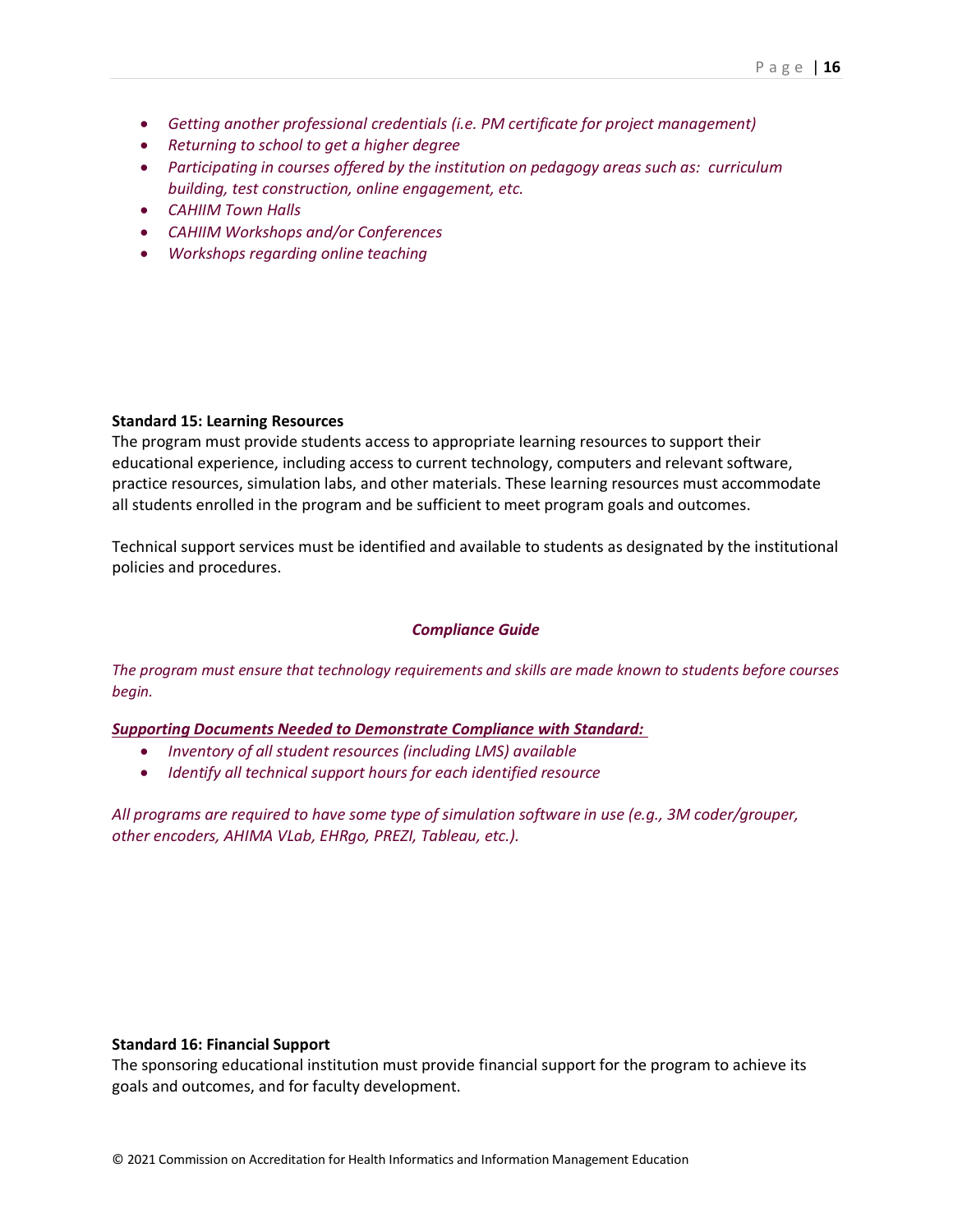#### *Compliance Guide*

#### *Supporting Documents Needed to Demonstrate Compliance with Standard:*

- *CAHIIM Budget Template*
- *Description of program budget setting process*
- *Identify program director's role in budget process and requesting funds, as needed*

#### **Standard 17: Student Program Progression**

Documentation must be maintained for student admission, advisement, counseling, and progression within the program. Grades and credits for courses must be recorded on the student transcript and permanently maintained by the sponsoring educational institution in a safe and accessible location. Program officials must maintain student records that reflect progress in achieving program requirements.

#### *Compliance Guide*

*CAHIIM will verify that the institution has adequate procedures in place to capture and store student records. Institutions must maintain student records that reflect evidence of student evaluation on all levels, and progression toward achievement of program requirements. The focus during the onsite visit will be to review those student records created at the HIM program level.*

#### *Frequently asked questions*

# *What if our student records are stored digitally and not on paper?*

*Digital records are acceptable. During the onsite visit, pull three students records and place them in a locked box in the CAHIIM examining room. These records will serve as a "snapshot" for compliance to Standard. 17.*

*Evidence of Compliance: Demonstrate how students attending an online program based in another campus receive comprehensive advisement and record keeping (e.g., PPE assignment, project work, etc.)*

#### *How long should I keep my student records?*

*Follow your institutional policy on record retention; if there isn't a policy, retain student records for three years.*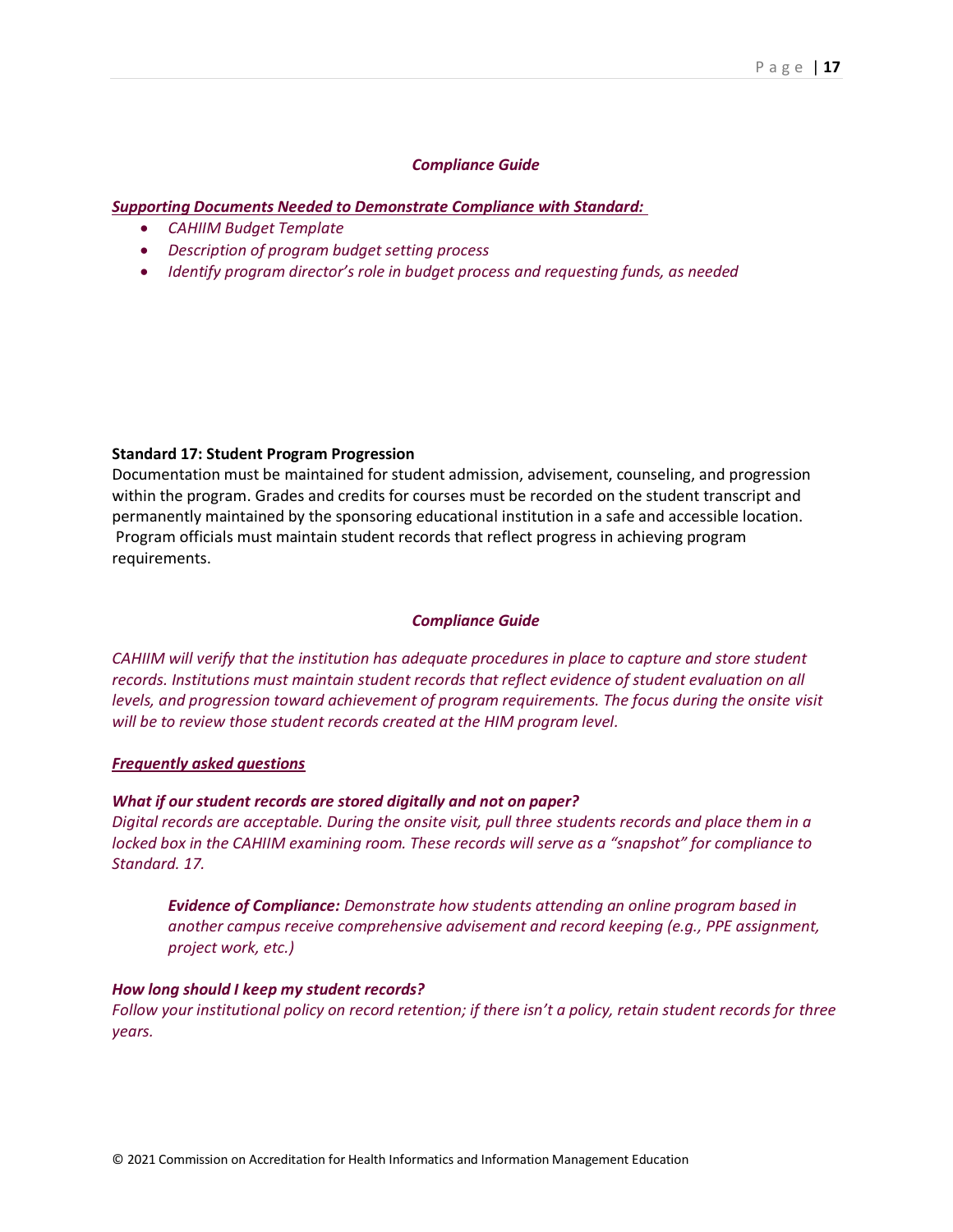# **V. Program Curriculum**

#### **Standard 18: Curriculum**

The program must demonstrate that the curriculum meets or exceeds the professional course content as published in the AHIMA HIM curriculum competencies for associate/baccalaureate degree programs. Institutions must have policies regarding the allocation of credit to courses, particularly with respect to the credit value of laboratory and professional practice experience courses.

#### *Compliance Guide*

*The program's HIM curriculum will be examined by CAHIIM for compliance to the CEE model curriculum for both content (domains/subdomains) and taxonomy level compliance. All subdomain content must be present. The program should design a variety of assessments to measure how students are attaining new competencies. Assessments include projects, case studies, presentation builds, skill labs, etc. A variety of evaluation methods such as multiple choice, fill in the blank, completion, and essay, should be included.* 

*Standard 18 requires the most time for Initial accreditation candidates to complete. All faculty should be consulted when building the program's curriculum map so that the best examples are used to validate content and taxonomy levels.*

#### *Supporting Documents Needed to Demonstrate Compliance with Standard:*

- *Curriculum Requirements Document for your degree level*
- *Synopsis of Curriculum*

*Math Statistics Requirement – The program must include basic math statistics into the program curriculum. This can either be through a math statistics course, or within a HIM/HIT course, if the program is restricted on the allowance of credit hours. If a program incorporates Math Statistics into an HIM course, the program must work with the math department to ensure that 50% of the course incorporates basic math statistics. The program will need to submit evidence that the HIM/HIT course has been evaluated by the math department and meets the requirements of basic math statistics. The evidence can be a confirmation email/letter that verifies that the course has incorporated math statistics. A program will not have to provide this evidence, if the program has incorporated a math statistics course into the program's curriculum.*

# *Frequently Asked Questions*

*I have been talking to another Program Director about how they display the objectives and AHIMA competencies in each course. I have been advised that they are using the competencies as the objectives for each course. I remember asking CAHIIM this question and was told that each syllabus should have both course objectives and the AHIMA competencies. That the objectives could not be the competencies. I would appreciate some clarification. I want to make sure I am completing the syllabi correctly. Thank you for your assistance.*

*It is common practice to take course objectives from the textbook since most authors will write this out for you at the start of each chapter. However, the AHIMA competencies represent all the areas of study that the student should have completed by graduation, and those competencies must be tracked among your courses. The objectives from the text can be a clue as to which competencies your focus is on, but it*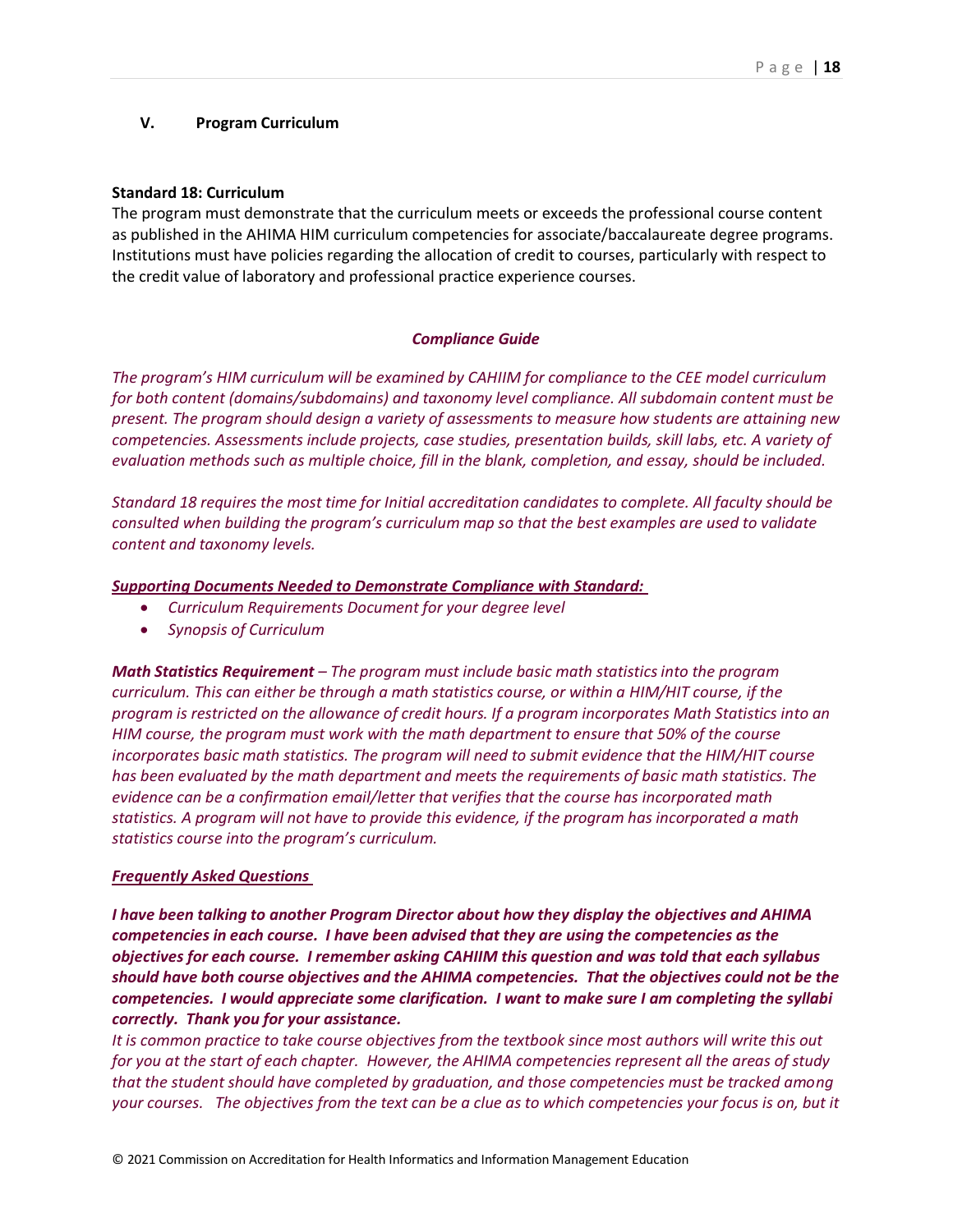*is rare that you'll find a one to one match on author objectives to AHIMA Curricular Considerations (also commonly referred to as AHIMA competencies).*

*I am working on mapping program course assignments to the required Curriculum Requirements Document. How detailed do I need to be? I am listing the course and the week where the activity is taught. Do I need to list the name of the activity? Would HIMS 4503, Module 6 be enough information? Please advise I do not want to do this twice.*

*HIMS 4503, Module 6 Discussion Board "Good data requires a systems approach" would be better. The elements that should be in your response would include:*

*Course number / Module or Week / Type of assessment (project/exam/discussion board/case study/ assignment) /Brief title of assessment*

*Recommendation: Programs must submit, in their self-assessment, the assignment/test question/discussion used to meet the competency in the curriculum map.*

#### *I attended a presentation and they talked about course drift. What is that?*

*Between the time you submit the curriculum considerations map and the time of the onsite visit, an assessment may have been moved, i.e. from module 6 to module 10 by faculty who aren't aware of the need to match assignments to the map. Be sure to check your map for drift at least 30 days before you onsite visit and tell staff to stop any shifting of assignments (including deleting the assignment) until after your curriculum audit.* 

*Thank you so much for your guidance. Many of our competencies have 2-5 or more assignments to comply with the competency should I list all or just 2 for each? Your best two is the way to go.*

#### **Standard 19: Syllabi (Associate):**

The curriculum syllabi must document the AHIMA HIM curriculum competencies for associate degree programs. Instruction must be based on clearly written course syllabi and include course objectives and evaluation methods that assess student learning outcomes. Syllabi must include the entry-level competencies appropriate to the course and should clearly state the requirements for successful course completion, what students are expected to learn, what activities they will experience, and how and when they will be evaluated. Program syllabi must follow a standardized format and contain the following:

- Course Number & Title
- Co or Pre-requisites
- Instructor contact information
- Details regarding text/lab purchases required
- AHIMA HIM entry-level curriculum competencies related to each course
- Course Objectives
- Course Schedule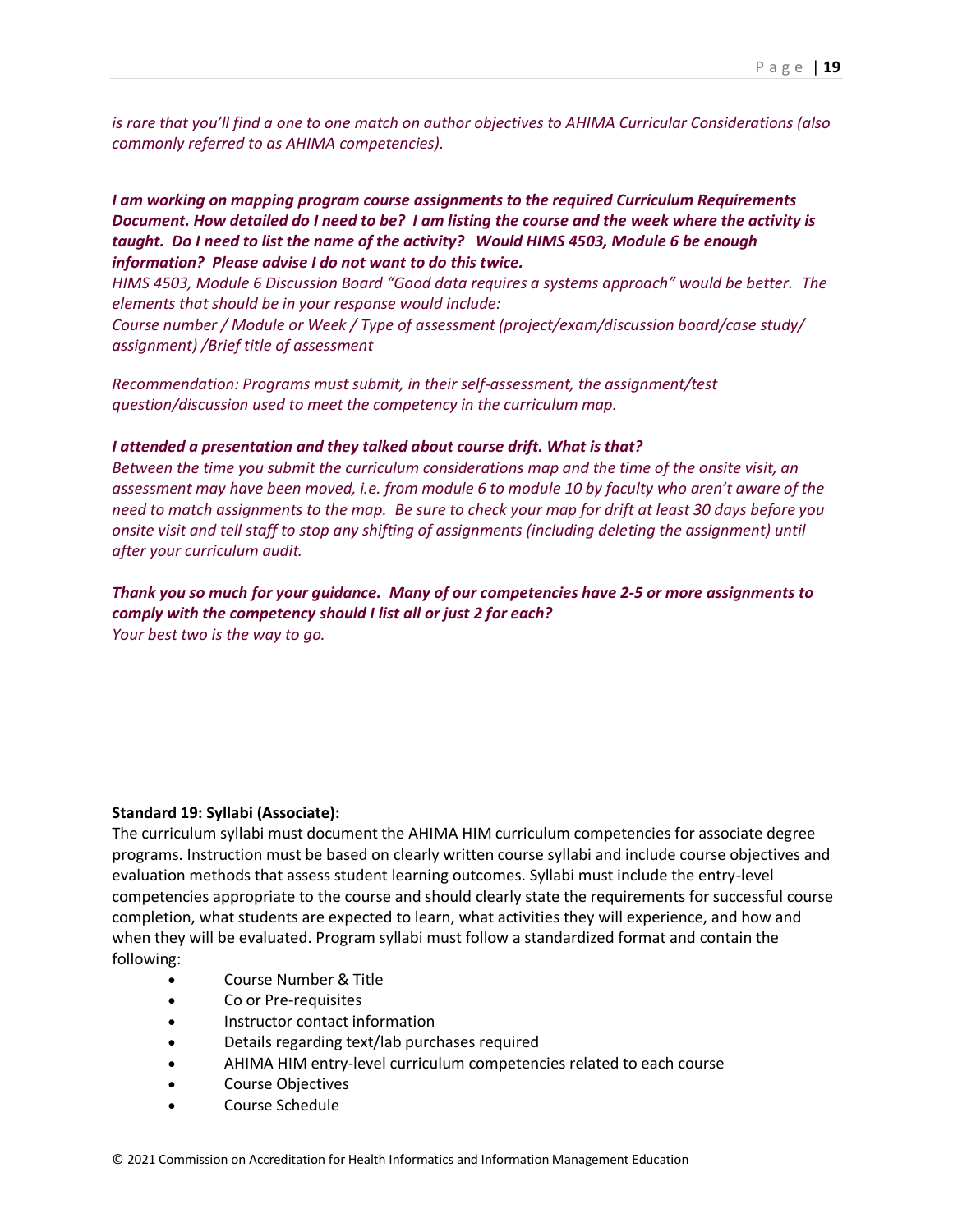• Evaluation Methods

# **Standard 19: Syllabi (Baccalaureate)**

The curriculum syllabi must document the AHIMA HIM curriculum competencies for baccalaureate degree programs. Instruction must be based on clearly written course syllabi to include course objectives, and evaluation methods that assess student learning outcomes. Syllabi must include the entry-level competencies appropriate to the course. Students must know at the outset of each course through the syllabus what is required for successful completion, what they are expected to learn, what activities they will experience, and how and when they will be evaluated. Syllabi must follow a standardized format for the program.

The following eight items need to be found within the syllabi:

- Course Number & Title
- Co or Pre-requisites
- Instructor contact information
- Details regarding text/lab purchases required
- AHIMA HIM entry-level curriculum competencies related to each course
- Course Objectives
- Course Schedule
- Evaluation Methods

# *Compliance Guide*

# *Supporting Documents Needed to Demonstrate Compliance with Standard:*

- *All HIM/HIT Course Specific Syllabi*
- *A copy of the body of knowledge course syllabi*

*Standard 19 Syllabi became more descriptive and outlines clearly what elements must be in each syllabus. Those items are:*

- *Course Number & Title*
- *Co or Pre-requisites*
- *Instructor contact information*
- *Details regarding text/lab purchases required*
- *AHIMA HIM entry-level curriculum competencies related to each course (Please title the competencies as AHIMA Curriculum Competencies and not CAHIIM)*
	- o *Or attach AHIMA HIM Entry Level Competency Curriculum Requirements Document*
- *Course Objectives*
- *Course Schedule*
- *Evaluation Methods*
	- o *Include a weighted scale of points or percentages are used so that students can determine what is needed to get an A, B, C or D.*

# *Necessary Items for Course Calendar/Schedule/Outline:*

- *Identify week/unit/chapter/module*
- *Assignments, projects, tests, quizzes for each week/unit/chapter/module*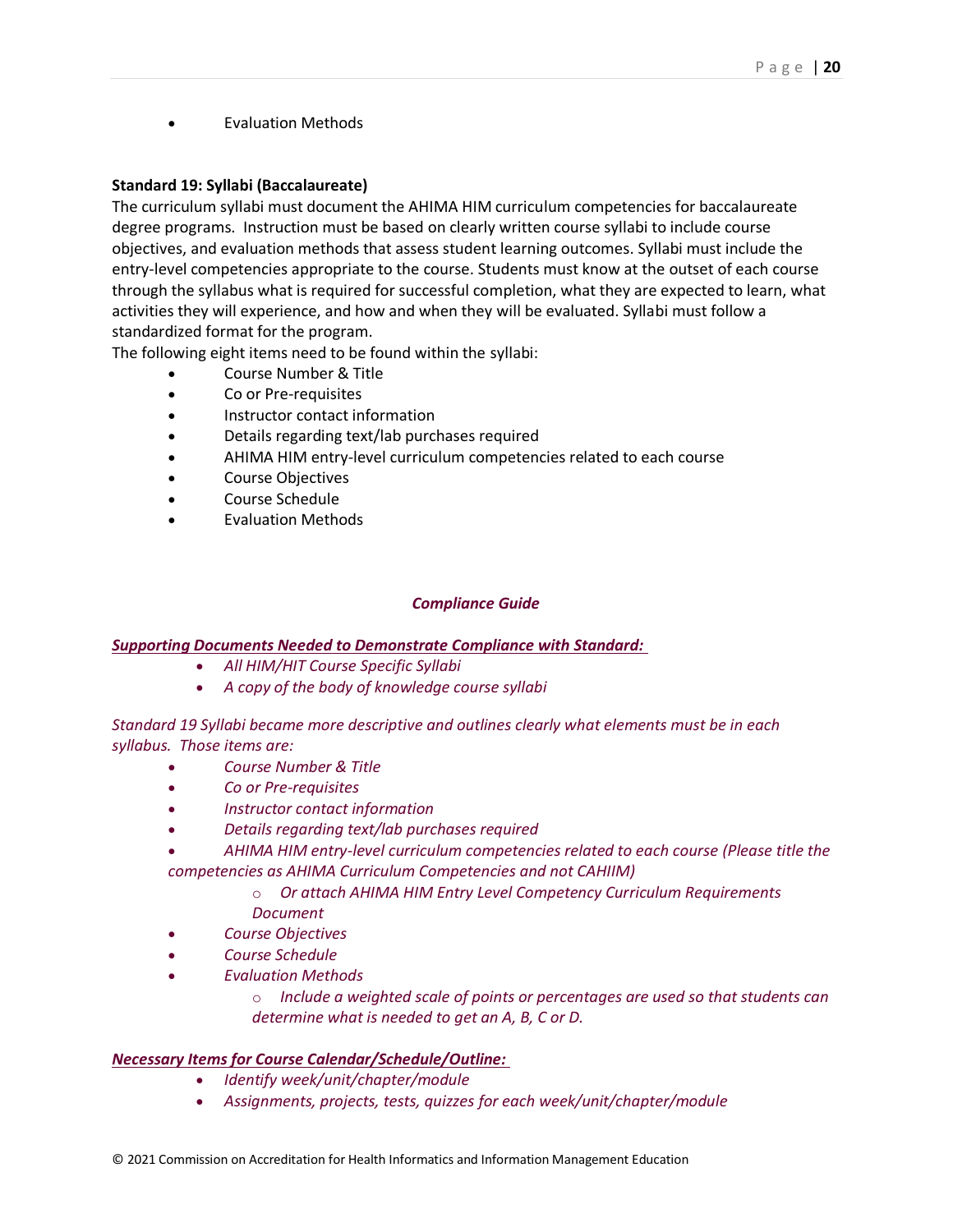• *Due dates*

# **Standard 20: Course Sequence**

Program content must be delivered in an appropriate sequence of didactic, laboratory, and professional practice activities. Course content must be logical and coherent with didactic instruction and related activities organized in each course. Prerequisite courses must be identified and properly sequenced in the curriculum.

# *Compliance Guide*

# *Supporting Documents Needed to Demonstrate Compliance with Standard:*

• *CAHIIM Course Sequence Document*

*There are certain expectations regarding sequencing that peer reviewers look for:*

- *Medical Terminology and Anatomy/Physiology need to occur before the first coding course.*
- *Pathology and Pharmacology can be a co-requisite with a coding course, but if it is taken with a coding course, the same body system sequencing must exist for the life science course and the coding course. For example, Week 4 is Genitourinary in both courses.*
- *Running two coding courses in the same term is acceptable.*
- *In cases of multiple PPEs, the skills the student should demonstrate in the PPE must have been covered in the coursework that precedes the PPE.*

# **Standard 21: Online Content Access**

To fairly evaluate online content, the program must provide CAHIIM with full access to the Learning Management Systems (LMS) in use for all HIM course content and relevant education applications used to deliver that content.

# *Compliance Guide*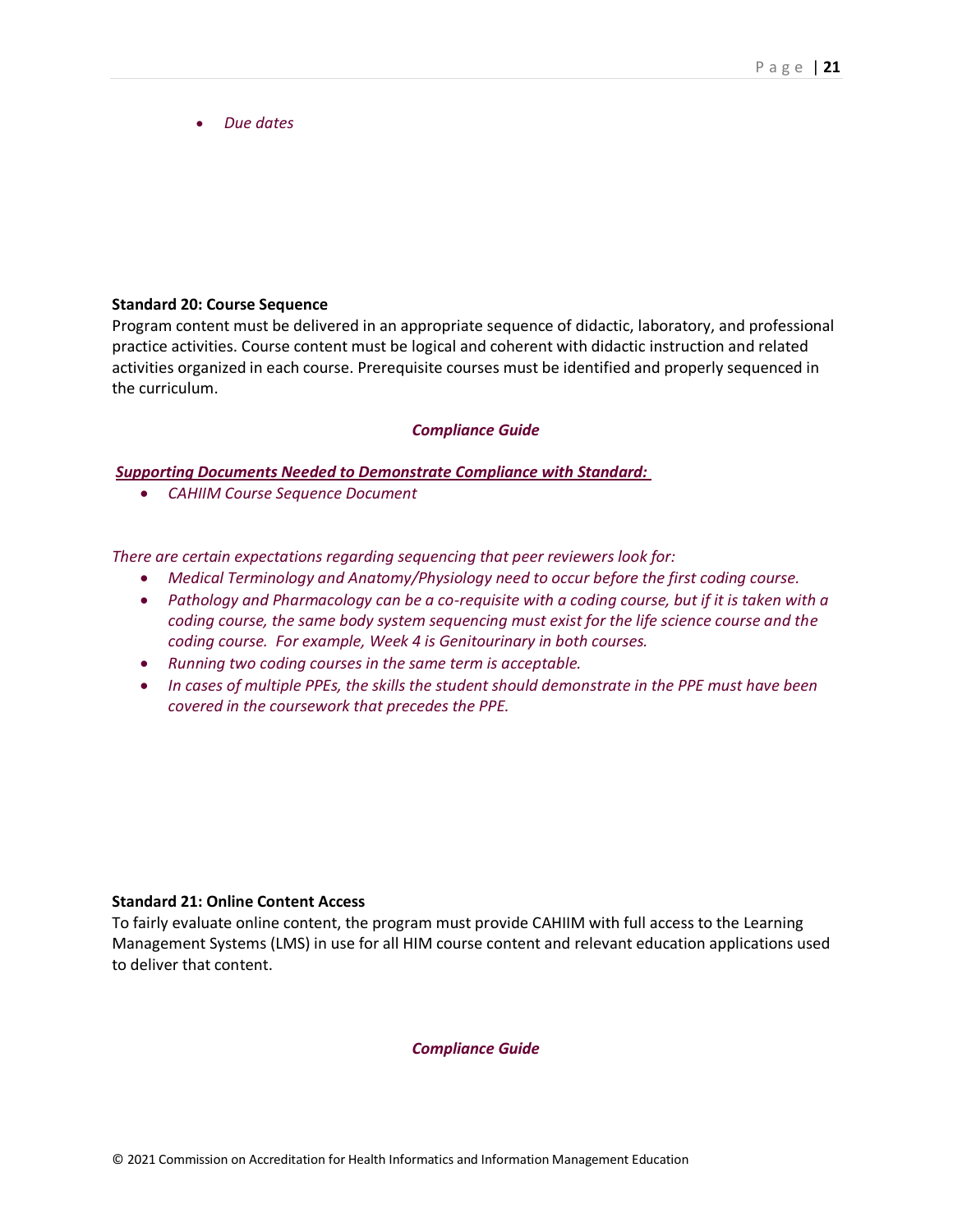*College accreditors are exceptions to the FERPA access rules. All accreditors are being tasked with increased vigilance in student/teacher interactions. The only method to ascertain the level of engagement by accreditors is to review the latest, active LMS version of each HIM course. This is accomplished by granting CAHIIM access to the LMS.*

*The IT department should create a profile for CAHIIM and grant this profile "observer status" or "guest view." This limits access of the peer reviewer to observing interactions only and there is no chance of impacting a course's notes, content, or grades.* 

*LMS Access by CAHIIM: Generic sign-on/passwords allowing CAHIIM login access to the LMS for all courses in the program are required. Because access to the LMS occurs at multiple points in time throughout the accreditation process (staff review, pre-site visit review, post-site visit review, and Board review), it is imperative that the CAHIIM sign-on/passwords be generic in order to avoid the delays caused by multiple individual logins. Generic sign-on/passwords, like the example below, are required: Sign-on > CAHIIM*

*Password > CAHIIM2018*

*Once set up, this sign-on/password should remain active until the program receives their official CAHIIM Accreditation decision letter.*

#### *Frequently asked questions*

#### *For LMS access, what courses are needed?*

*All courses required to receive a HIM degree must be accessible. Live courses, or archived courses, are acceptable. A master course shell is not acceptable.*

#### *Do I have to get access to the supporting body of knowledge courses, too?*

*No, CAHIIM does not require access to the body of knowledge courses that are not taught within the HIM/HIT program.*

# **Standard 22: Curriculum—Evaluation of Students**

Student evaluation methods must be varied to provide both student and program faculty with valid indications of the student's progress toward, and achievement of, the competencies stated in the curriculum.

#### *Compliance Guide*

*Each program should offer a combination of lectures, simulation labs, and PPE throughout the program. Each method of instruction should have its own type of student evaluation. For example, lectures typically use assignments and exams, simulation labs often use workbook completion or problem-solving*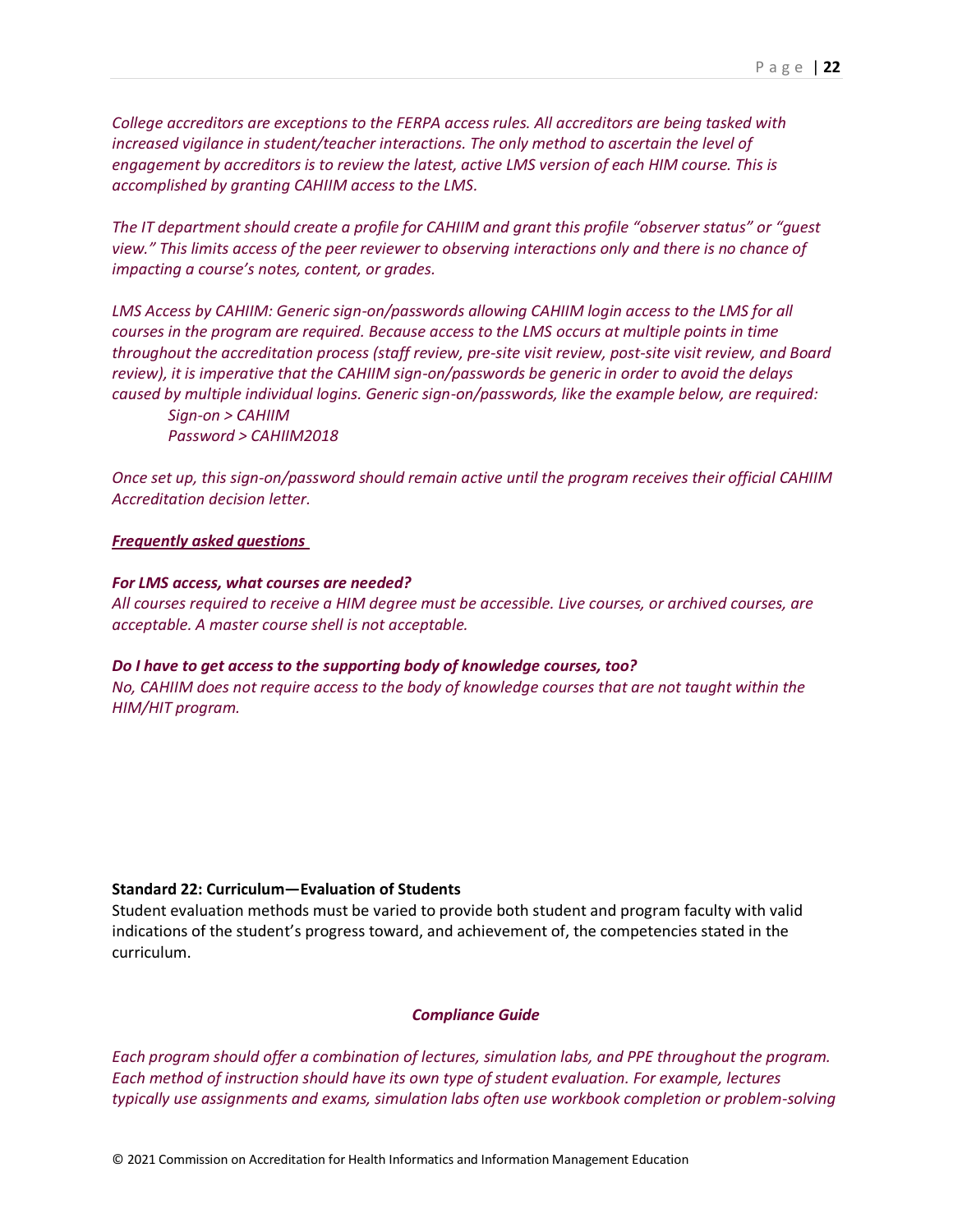*case studies, and PPE uses a site supervisor evaluation. These types of curriculum evaluations should be reflected in the curriculum map as examples of evaluation methods.*

*Supporting Documents Needed to Demonstrate Compliance with Standard* **(minimum of 4 types of documents submitted for review). Examples of documents include but are not limited to the following:**

- Different evaluation tools (i.e., PPE/Internship Evaluations)
- Case Study
- Test
- Quiz
- Group Project
- **Project**
- Research Paper Assignment
- Lab activities

#### **Standard 23: Professional Practice Experiences**

Professional practice experiences (PPE) must be designed, supervised, *and evaluated* to reinforce didactic HIM instruction and must include program-coordinated experience at professional practice sites.

Each student must complete a minimum of 40 hours of externally supervised activity prior to graduation.

#### *Compliance Guide*

#### *Supporting Documents Needed to Demonstrate Compliance with Standard*

- *All, previous year and current year, MOUs*
- *PPE Handbook*
- *List of, previous year and current year, preceptors*
- *If applicable, a sample of PPE projects completed by students*

*Simulation activities designed to replicate PPEs are permitted but cannot replace the required 40 hours minimum of an externally supervised activity PPE. The program must describe how simulation activities are designed, supervised, and evaluated, and what objectives are to be achieved by using simulation activities.* 

*PPE onsite preparation: The health and safety of patients, students, and faculty associated with educational activities must be adequately safeguarded according to the health and safety practices of both the sponsoring educational institution and the professional practice site. The responsibilities of the*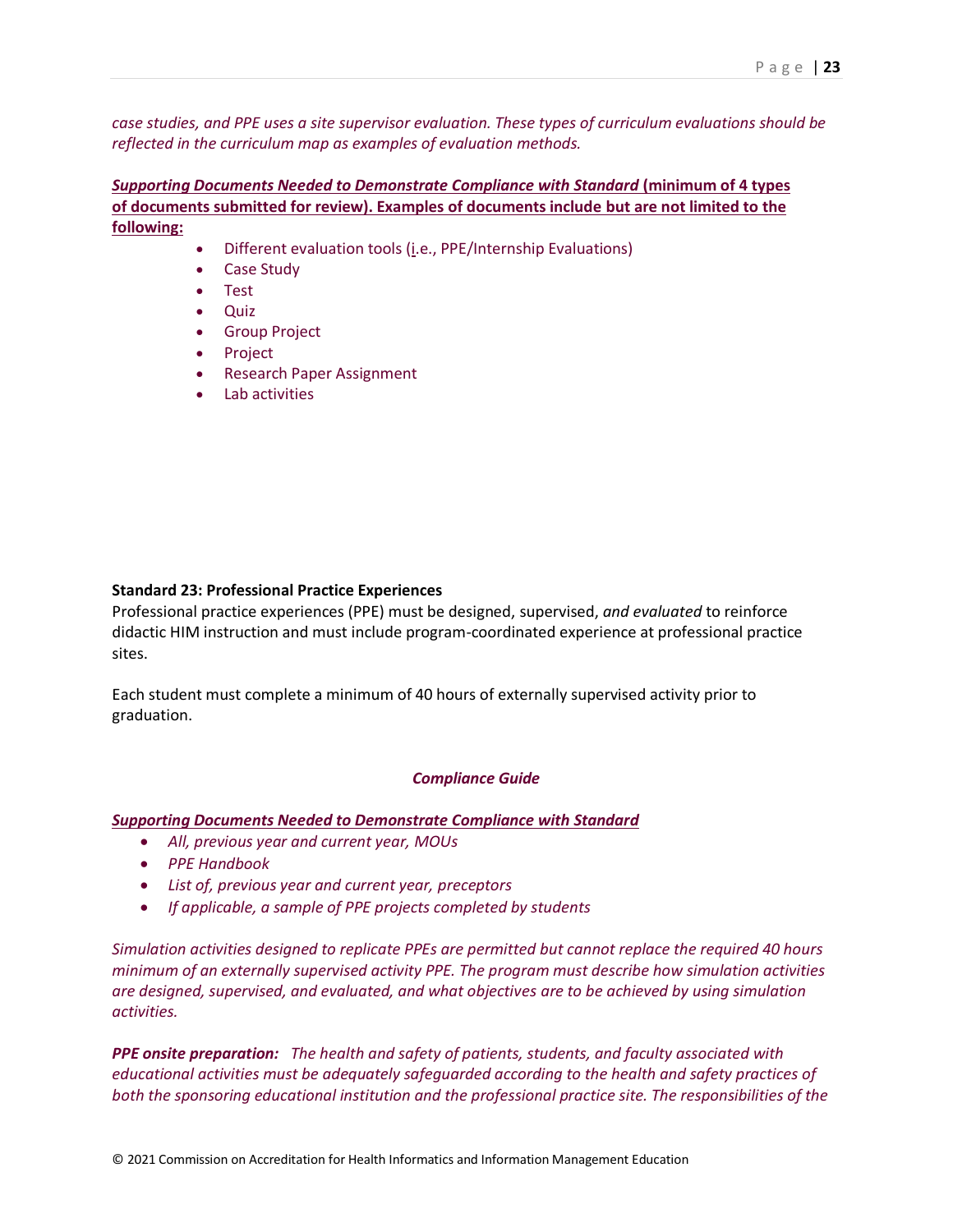*college, PPE site and students must be documented for externships or professional practice experiences. Either a formal contract or memorandum of understanding (MOU) will suffice, if in accordance with institutional practice. Health, safety, and security policies and requirements must be outlined in the agreement or MOU, and students must be informed of these in advance of the PPE.*

*The program must describe how the PPE (e.g., clinical practicum, directed practice experience) is designed, supervised, and evaluated, and name the objectives to be achieved in each PPE course.*

*The PPE does not prohibit a paid internship.*

*The externally supervised activity PPE must relate to higher level competencies and result in a learning experience for the student and/or a deliverable to a practice site.*

Adhere to all health and safety requirements of each individual externally supervised activity.

*Programs require flexibility in determining how many total hours to be in the PPE course(s). However, CAHIIM determined that an absolute minimum number of hours for onsite placement or external supervised activity should be defined so that programs do not go below the minimum of 40 hours. Programs are encouraged to build PPEs with more than 40 hours of external activity.*

#### *Externally Supervised Activity equals but not limited to:*

- *Student to work with a remote coding supervisor on a coding-based PPE*
- *Student to work remotely with a hospital HIM employee who will plan a project for the student to complete*
- *Student to work remotely with data analyst or informatician or similar representative on a problemsolving assignment*
- *Research project supervised by an industry specialist*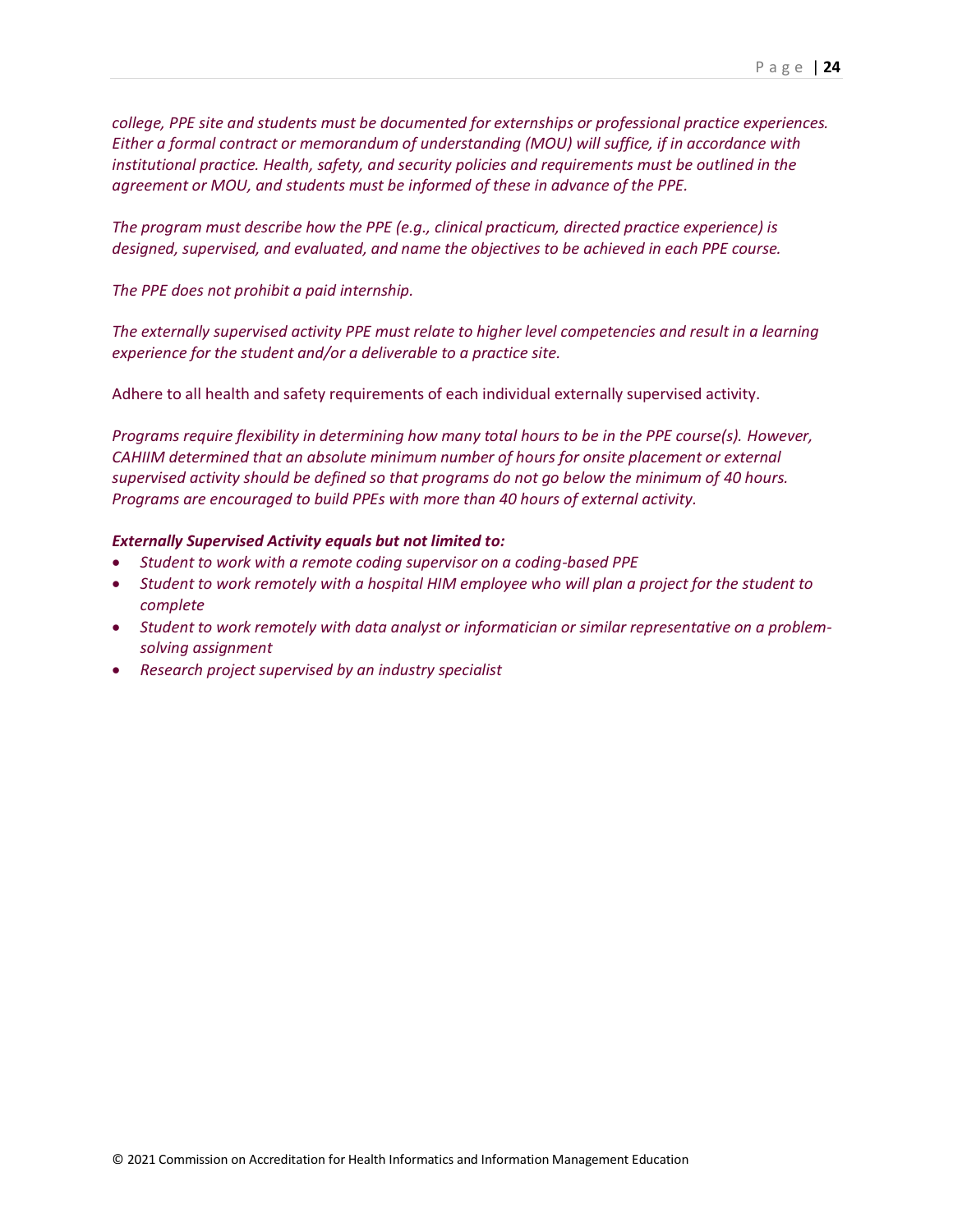**VI. Fair Practices** 

#### **Standard 24: Publications & Disclosures**

Program information must accurately reflect the program offered and must be published and accessible to all applicants and enrolled students. Specific content **required** is outlined in the *CAHIIM Accreditation Manual*.

#### *Compliance Guide*

Refer to the CAHIIM Accreditation Manual, section Public Disclosures, to identify all supporting documents that need to be uploaded to this standard for compliance.

#### **Standard 25: Lawful and Non-Discriminatory Practices**

All activities associated with the program, including student and faculty recruitment, student admission, and faculty employment practices, must be non-discriminatory and in accordance with federal and state statutes, rules, and regulations.

#### *Compliance Guide*

*Supporting Documents Needed to Demonstrate Compliance with Standard*

• Append a copy of the non-discrimination policies of the institution.